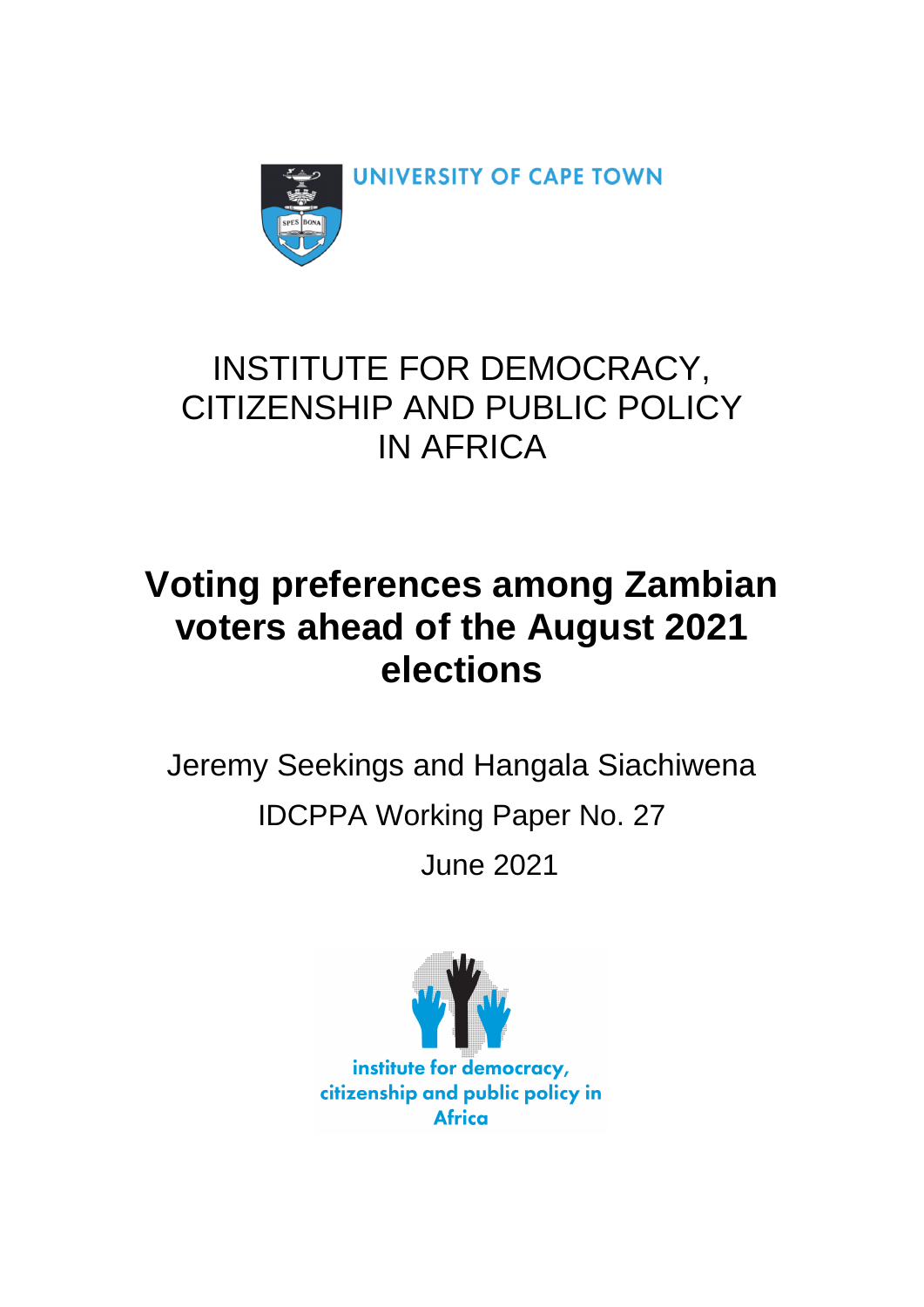### Published by the Institute for Democracy, Citizenship and Public Policy in Africa University of Cape Town

2021

http://www.idcppa.uct.ac.za

This Working Paper can be downloaded from:

<http://idcppa.uct.ac.za/pubs/wps/27>

ISBN: 978-1-77011-453-1

© Institute for Democracy, Citizenship and Public Policy in Africa, UCT, 2021

#### **About the authors:**

Jeremy Seekings is Professor of Political Studies and Sociology, director of the Centre for Social Science Research and Acting Director of the IDCPPA at the University of Cape Town. Email: [jeremy.seekings@uct.ac.za](mailto:jeremy.seekings@uct.ac.za) ORCID id:<https://orcid.org/0000-0002-8029-412X>

Hangala Siachiwena is a Postdoctoral Research Fellow in the Institute for Democracy, Citizenship and Public Policy in Africa (IDCPPA) at the University of Cape Town.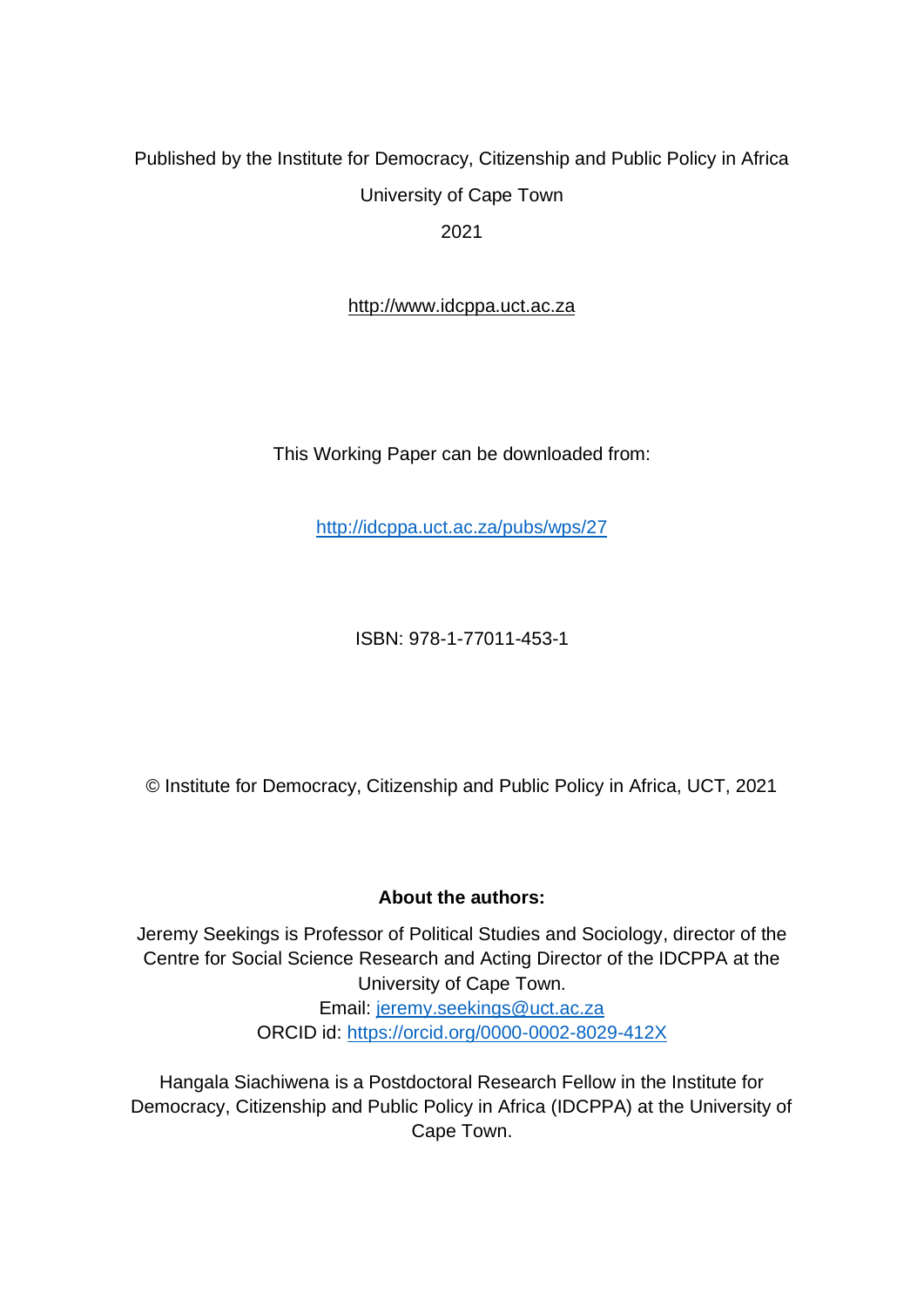# **Voting preferences among Zambian voters ahead of the August 2021 elections**

## **Abstract**

*Afrobarometer survey data collected at the end of 2020 suggest that there has been some erosion of support for incumbent President Edgar Lungu and the governing Patriotic Front since the 2016 elections and the previous Afrobarometer survey, conducted in April 2017. This erosion of support seems to be widespread, among both urban and rural voters. A large minority of voters – much larger than in previous surveys – declined to declare who they would vote for if elections were held. Most of these 'undeclared' voters are dissatisfied with the country's economic performance under the present government. In the absence of a shift in voters' attitudes and preferences during the election campaign, it seems likely that Lungu and the Patriotic Front will perform much more weakly in the elections scheduled for August 2021 than in preceding elections. In 2016 the government sought to tilt the election results in its favour. If the incumbent and his governing party are defeated, and they leave office, this will mark the third turnover in government in Zambia, following previous turnovers in 1991 and 2011.*

## **Introduction**

Zambian voters are expected to go to the polls on 12 August 2021 to elect a president, MPs and local councillors. There will be two significant presidential candidates: The incumbent, Edgar Lungu, of the Patriotic Front (PF) and Hakainde Hichilema of the opposition United Party for National Development (UPND). In both the 2015 presidential by-election and the 2016 presidential election, Lungu narrowly defeated Hichilema. Since 2016 the economy has slid into a recession, public finances are a mess and the government has resorted to a series of stratagems to harass or constrain the opposition.

Afrobarometer surveyed voters in Zambia in late November and December 2020, with a total of 1200 interviews completed in 109 (out of the total of 156) parliamentary constituencies across all ten provinces. The results point to continuing dissatisfaction with the government's economic management and suggest that there has been some erosion of support for the governing PF since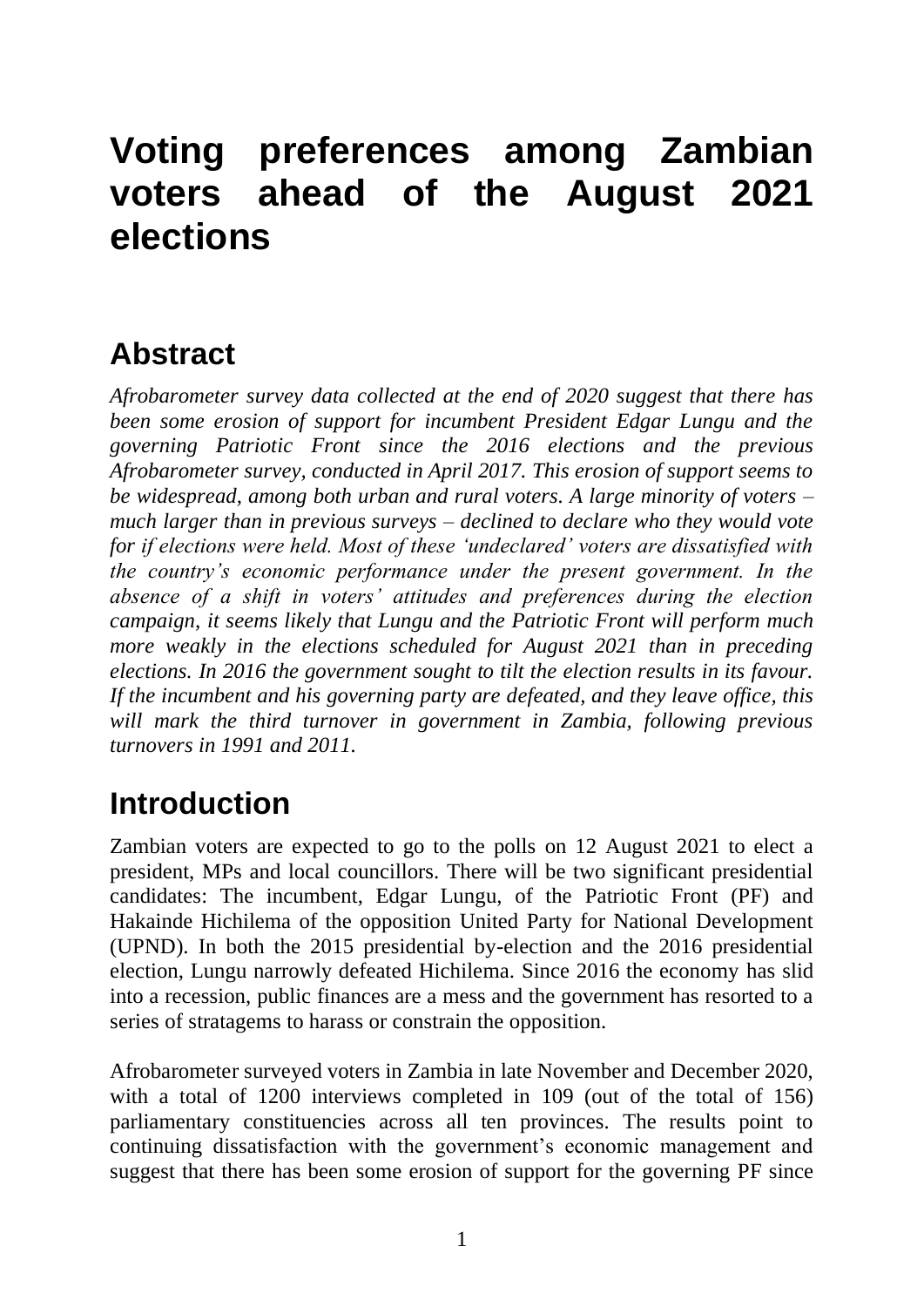the 2016 elections and the previous Afrobarometer survey, conducted in April 2017. This erosion of support seems to be widespread, among both urban and rural voters. This decline seems to have been driven by dissatisfaction with the country's economic performance.

This Working Paper examines the Afrobarometer survey data from late 2020. It comprises three sections. The first section (by Jeremy Seekings) examines the national picture. The second section (also by Jeremy Seekings) examines the picture in the four largely rural provinces in the north and east of the country that were strongholds of the governing party in the last election. The final section (by Hangala Siachiwena) examines the picture in the urban areas (Lusaka and the Copperbelt), where the incumbent PF also won strongly in 2016.

## **Part 1: The National Picture**

Afrobarometer asks two sets of questions about partisan preferences. The questions 'Do you feel close to any particular political party?' (Q91A) and (if so) 'which party is that?' (Q91B) are widely understood as tapping into some form of enduring 'partisan identification', although precisely what this means is not clear. At the very end of the interview, respondents are asked, 'If presidential elections were held tomorrow, which party's candidate would you vote for?' (Q99). In the 2020 Afrobarometer survey almost no voters named any party besides the governing PF and the opposition UPND. The two sets of questions therefore allow us to identify five categories of voters:

- voters who identify with the PF;
- voters who do not identify with the PF but say that they would vote for it;
- voters who identify with the UPND;
- voters who do not identify with the UPND but say that they will vote for it;
- all other 'undeclared' voters (including voters who say they don't know or who refuse to answer either question).

Figure 1.1 shows the proportions of voters in various provinces in each of the above five categories, for the 2017 and 2020 Afrobarometer surveys. Figure 1.1 also reports the results of the 2016 elections (as proportions of the valid votes cast, i.e. ignoring non-voters). The provinces are clustered into four groups: the four predominantly rural provinces that were PF strongholds in 2016 (i.e. Luapula, Northern, Muchinga and Eastern Provinces, or 'LNME' provinces); the two heavily urban provinces (Lusaka and the Copperbelt, or LCb); the three largely rural provinces that were UPND strongholds in 2016 (i.e. Southern, Western and North-Western Provinces, or SWNW); and Central Province, which was the most evenly balanced province in 2016. Figure 1.1 also shows the proportions for Zambia as a whole.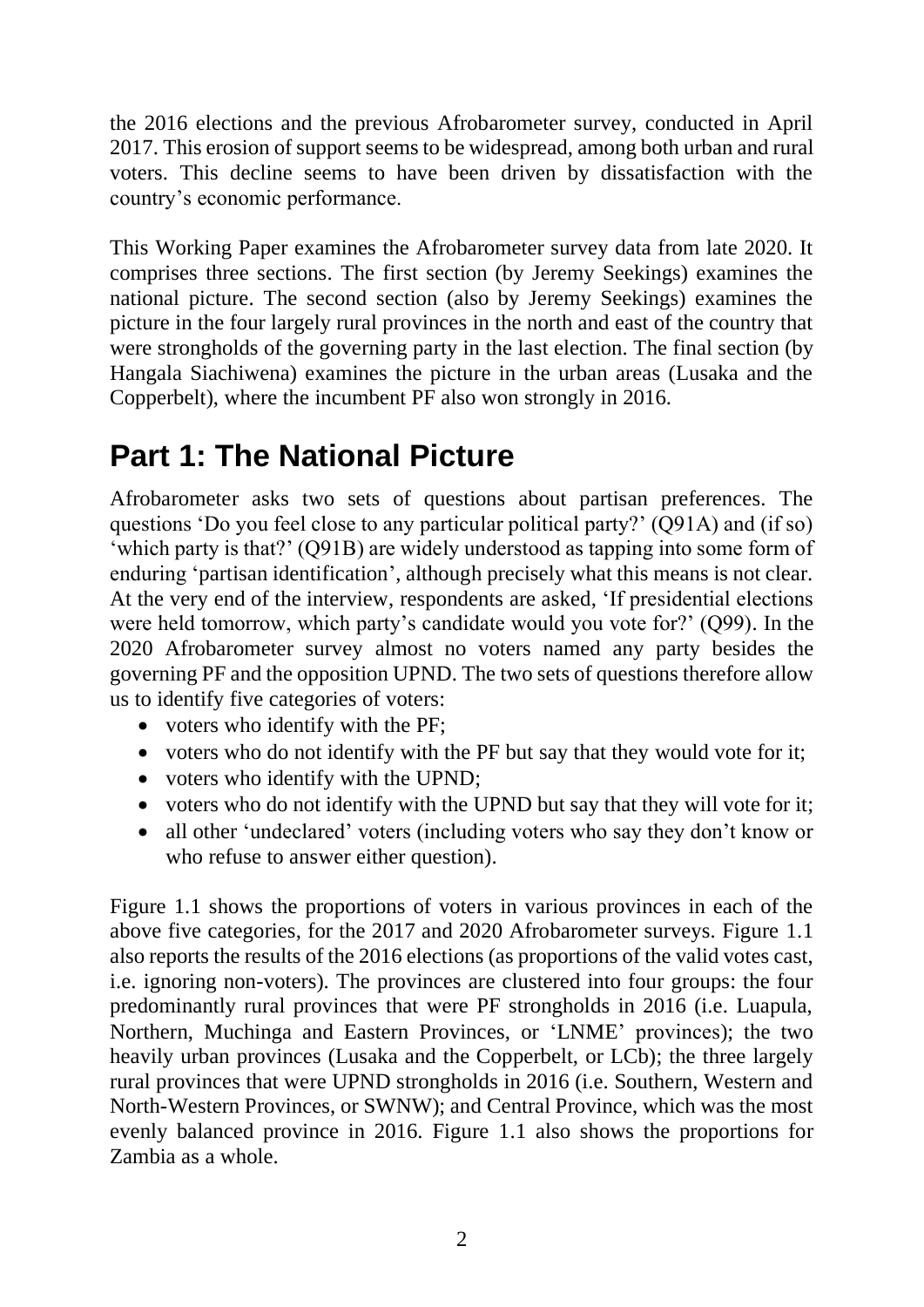Figure 1.1 shows that a substantial proportion of PF identifiers and voters from 2017 have shifted by 2020 into reporting that they are no longer close to any party and either refuse to report their voting intention or declare that they don't know who they would vote for. This apparently dramatic decline in support for the PF is evident in its former rural strongholds (the LNME provinces), urban strongholds (the LCb provinces) and Central Province. It is not evident in the UPND's strongholds (the SWNW provinces), where support for the PF was very low in the 2016 elections and both subsequent surveys.



*Figure 1.1: Partisan preference by provincial cluster: 2016 election, 2017 survey and 2020 survey (%)*

At the same time, the survey provides only limited evidence of a swing from the PF to the UPND. Support for the UPND does seem to have grown somewhat between 2017 and 2020 in the PF's rural and urban strongholds as well as in Central. In its own strongholds, however, stated support for the UPND declined between 2017 and 2020, with the result that stated support for the UPND across the country as a whole has not changed.

These data appear to suggest that former PF voters have become undeclared voters, without declared attachments to either party. This could be because they have grown disaffected from the governing party, without embracing the UPND, or that they are reluctant to declare their continued support for the PF, or that they have swung to the UPND but are reluctant to admit this.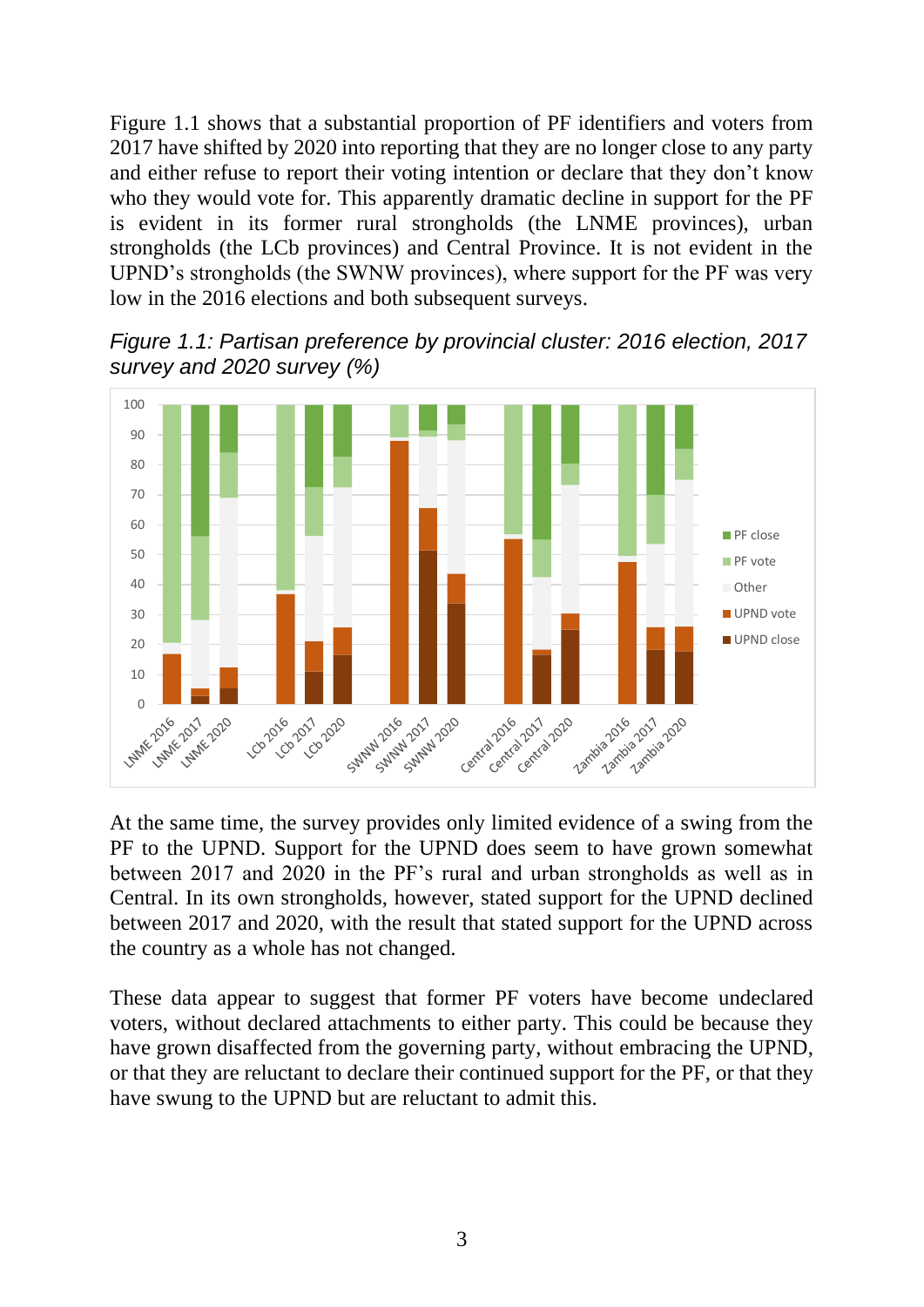### **1.1 Fear and anxiety**

The December 2020 Afrobarometer survey recorded an unprecedented proportion of respondents refusing to declare their voting intention. More than one in three voters (38%) refused, compared to just 12% in 2017. This was a massive increase. As previously, voters were more likely to refuse to say who they would vote for if the interviewer was a woman or was young, but interviewer effects did not explain the increase in refusing to reveal a partisan preference.

Few Zambian voters say that they will not vote. Afrobarometer asked two questions pertaining to this. Respondents were first asked whether they intended to vote in the 2021 elections. A massive 83% replied 'definitely yes' with another 6% replying 'probably yes'. Only 5% said definitely not and another 2% said probably not.<sup>1</sup> Respondents were later asked who they would vote for if an election was held tomorrow. Only 5% said that they would not vote (although another 7% said they did not know and 38% refused to answer). 2

But Zambians report that the last elections were marred by violence and intimidation. Half of the sample said that they feared violence in the last elections, with one in five  $(19\%)$  saying they feared it a lot.<sup>3</sup> Voters' past experiences fuel scepticism about the next elections. Asked whether they expected that the elections would be free and fair, 34% answered 'completely free and fair'. Only 8% said that it would not be free and fair, but one in four respondents (24%) expected the elections to be 'free and fair with minor problems' and 22% expected 'major problems'.<sup>4</sup>

In a number of African countries the supporters of opposition parties may be reluctant to admit their partisan preferences. Asked who was behind the survey, respondents often say 'the government'. The 2020 Afrobarometer data from UPND-supporting regions is certainly consistent with this pattern, with a drop in reported support for the UPND between 2017 and 2020. Is this related to fear and anxiety? Might voters be intimidated or coerced into voting for the governing party (or not turning out to vote for the opposition)?

As many as 41% of Zambian respondents identified 'the government' as the sponsor of the survey, with the proportion in UPND-supporting provinces reaching 50%. But there is no clear relationship between identifying the government and refusing to reveal a partisan preference. Moreover, reported intention to vote was highest in the UPND's strongholds and lowest in Lusaka,

 $1$  O78E ZAM.

 $^{2}$  Q99.

<sup>3</sup> Q17D.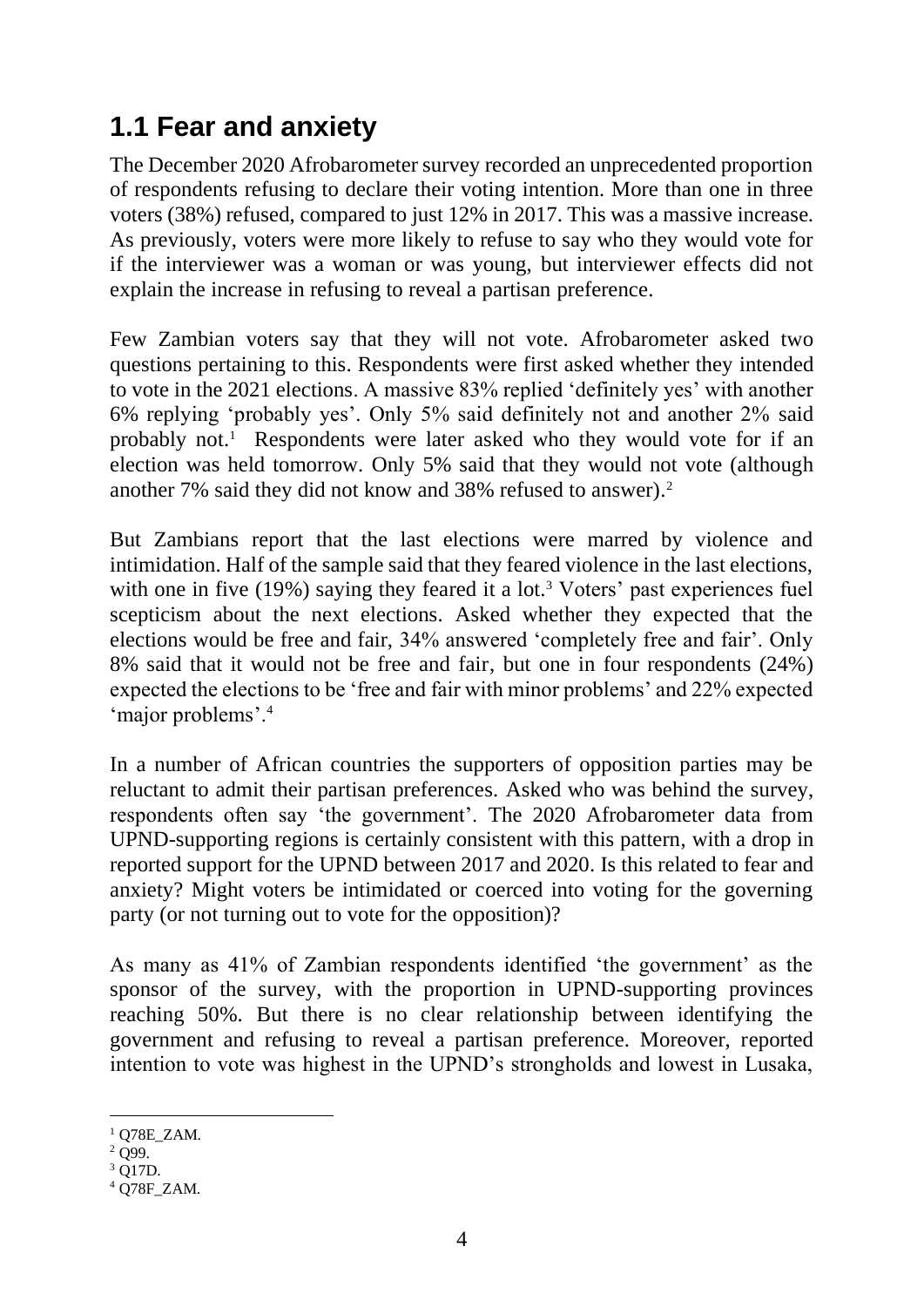the Copperbelt and Central Province. Fear of violence in the past was also highest in Lusaka and the Copperbelt, as was concern that the 2021 elections would not be free and fair.

If we are to understand better the hidden partisan preferences of undeclared voters, we need to examine not their anxiety about the election, but their views on the incumbent government's performance.

## **1.2 Assessments of the government's performance**

Voters are strongly critical of the government's performance in economic management. Figure 1.2 shows that more than half assess the government's performance as 'very bad' with a further 20% saying 'fairly bad'. Supporters of the UPND are especially likely to be critical, but there are even supporters of the PF who are very critical of the PF government's performance.



*Figure 1.2: Evaluations of the government's management of the economy, 2020*

Voters are similarly critical of the government's performance in the provision of electricity and the reduction of poverty and inequality. They are slightly more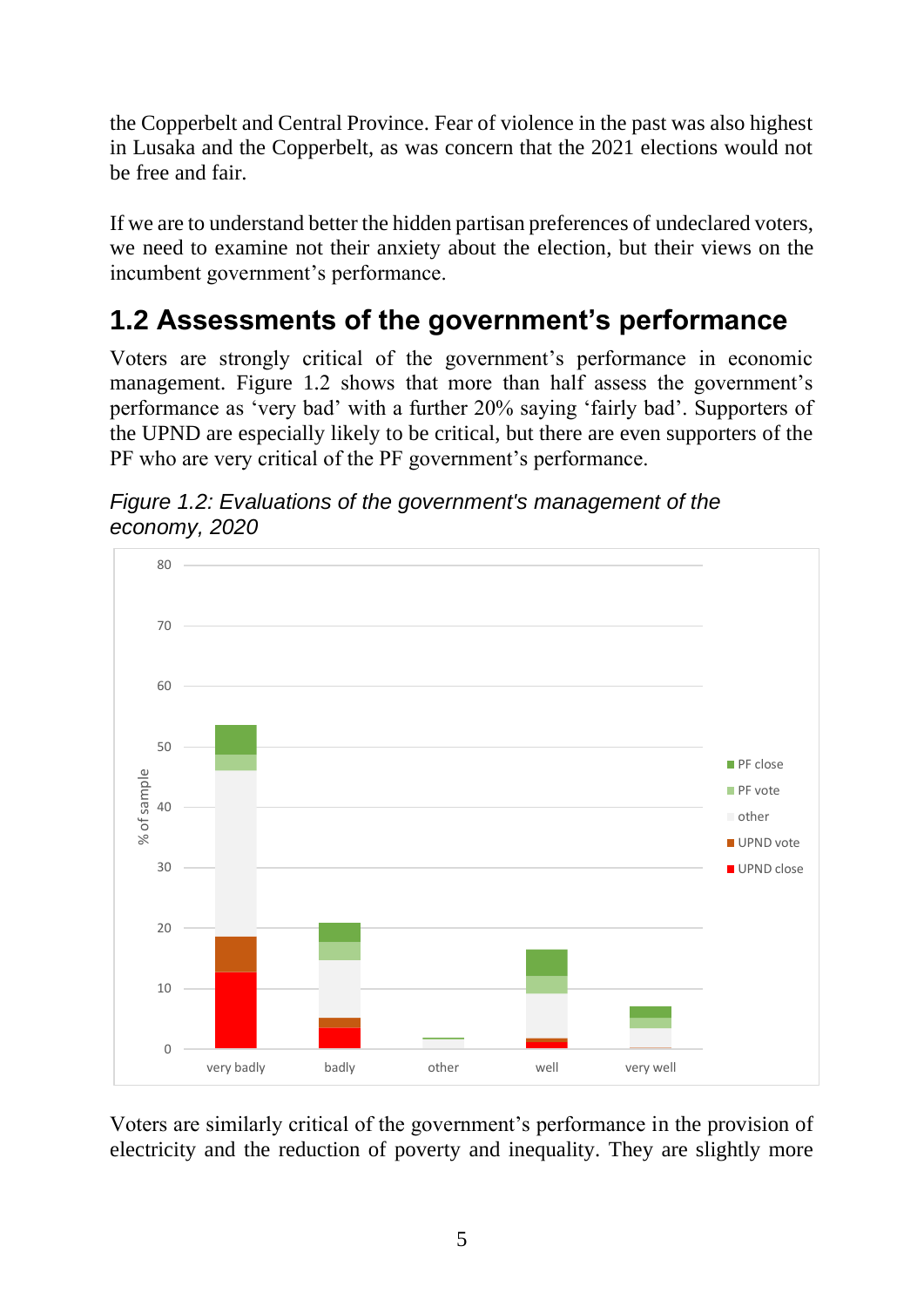critical of the government's performance with respect to job creation and they are even more critical of the government's handling of prices.

The deteriorating economy seems to be the primary reason why more and more voters say that the country was moving in the wrong direction. Between the 2017 and 2020 surveys, the proportion rose from 65% to 77%. Economic problems also dominated respondents' lists of the most important problems facing the country.

Respondents were more positive about the government's performance on some other issues. On infrastructure (roads and bridges) and services (health care, education, water), respondents were almost evenly split between positive and negative assessments. On the government's handling of COVID-19, respondents were generally positive. The government's handling of corruption was viewed negatively, however, with almost five times as many respondents assessing it negatively than assess it positively.

On almost every one of these issues, the government's performance was rated worse in 2020 than it had been in 2017. Table 1.1 reports the mean scores in 2017 and 2020 for a set of issues, using a scale that extends from  $-2$  (very bad) to  $+2$ (very good). On all six of the issues included in Table 1.1, including even infrastructural maintenance, the mean evaluation of the government's performance fell between 2017 and 2020. On one issue – the provision of reliable electricity supply  $-$  the mean assessment of the government's performance plummeted from only just below neutrality (neither good nor bad) to close to universal condemnation as 'very bad'.

| Performance in managing                                                     | <b>Mean score 2017</b> | <b>Mean score 2020</b> |  |  |  |
|-----------------------------------------------------------------------------|------------------------|------------------------|--|--|--|
| The economy                                                                 | $-0.6$                 | $-1.0$                 |  |  |  |
| Prices                                                                      | $-1.2$                 | $-1.7$                 |  |  |  |
| Job creation                                                                | $-1.1$                 | $-1.3$                 |  |  |  |
| Maintaining roads and bridges                                               | $-0.1$                 | $-0.2$                 |  |  |  |
| Corruption in government                                                    | $-0.9$                 | $-1.1$                 |  |  |  |
| The reliable provision of electricity                                       | $-0.3$                 | $-1.7$                 |  |  |  |
| Note: Scores are on a scale from a minimum of $-2$ (very bad) to $+2$ (very |                        |                        |  |  |  |
| good)                                                                       |                        |                        |  |  |  |

*Table 1.1: Assessments of government performance*

The deteriorating economy was reflected in respondents' assessment of their living conditions, how they had changed over the past year and how they were expected to change over the coming year (see Table 1.2). Respondents were more negative about their present living conditions in 2020 than in 2017, they were much more likely to say that economic conditions had worsened during the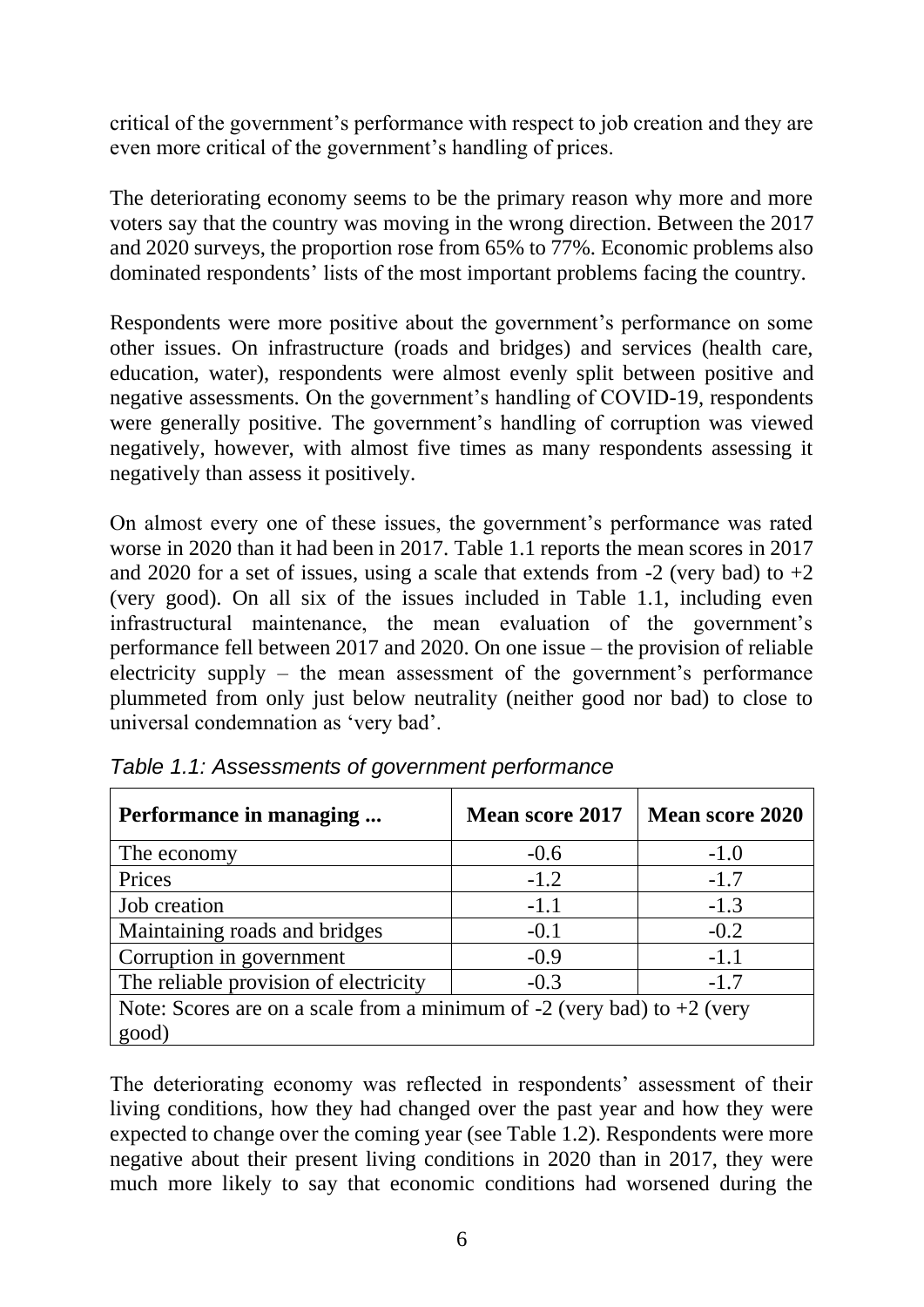previous year, and they were slightly more pessimistic about future improvements.

|                                                                                      | <b>Mean score 2017</b> | <b>Mean score 2020</b> |  |  |
|--------------------------------------------------------------------------------------|------------------------|------------------------|--|--|
| Respondent's present living<br>conditions                                            | $-0.2$                 | $-0.6$                 |  |  |
| Zambia's economic condition<br>compared to 12 months ago                             | $-0.3$                 | $-1.0$                 |  |  |
| Zambia's economic condition in 12<br>months time                                     | $-0.2$                 | $-0.3$                 |  |  |
| Note: Scores are on a scale from a minimum of $-2$ (very bad) to $+2$ (very<br>good) |                        |                        |  |  |

*Table 1.2: Assessments of economic conditions*

Given all of the above, it is not surprising that voters' evaluations of President Lungu had also become more negative. On the same 5-point scale (from  $-2$  to  $+2$ ), respondents' mean trust in Lungu declined from 0.5 in 2017 to less than 0.2 in 2020, whilst evaluations of his performance declined from 0.3 to -0.1.

## **1.3 Explaining voter preferences**

Much of the variation in Zambian respondents' voting intentions can be explained in terms of a combination of the variables discussed above and voters' ethnolinguistic identities.

First, we construct an index out of the nine variables shown in Tables 1.1 and 1.2. In 2020, the mean score across Zambia was an aggregate -9 on this index. Among UPND supporters, it was worse than -11. Among PF supporters it was still negative, but only at -5. Among undeclared voters, it was -9. Figure 1.3 divides the sample of respondents according to their score on this index:

- respondents whose score on the index was more negative than the mean UPND supporters' score (of -11.5)
- respondents with scores between the mean scores for UPND supporters (-11.5) and all respondents (-8.8)
- respondents with scores between the mean scores for all respondents (-8.8) and PF supporters (-5.4) and
- respondents whose score was more positive than the mean PF supporters' score  $($ of  $-5.4)$

These categories might be thought of as 'most dissatisfied', 'very dissatisfied', 'somewhat dissatisfied' and 'least dissatisfied'.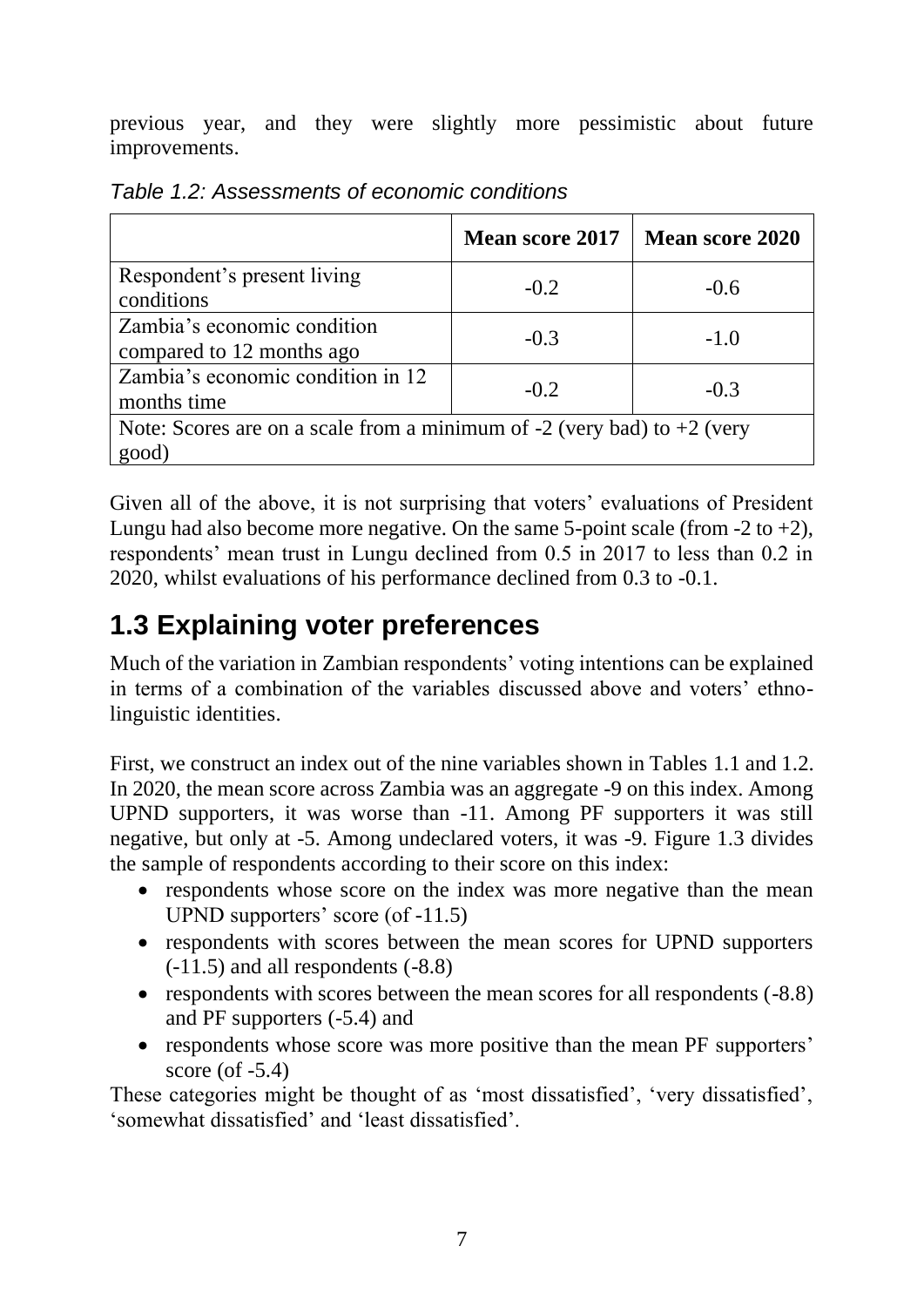Figure 1.3 shows the distribution of respondents according to these categories and their stated partisan preference. Both the PF and UPND have some support across all four columns. Unsurprisingly, however, declared PF support is concentrated in the third and fourth columns, whilst declared UPND support is concentrated in the first two columns.



*Figure 1.3: Distribution of partisan support by discontent, 2020*

Undeclared voters are spread across all four columns, but there are many more in the first two columns than in the second pair of columns. On the face of it, this suggests that the undeclared voters might be more inclined towards the UPND – or not voting at all – rather than to the PF.

### **1.4 Personal and ethnic loyalty**

Voters are not motivated only by their assessment of economic conditions and the performance of the government. Previous work on Zambian voters shows that ethnicity is important. Both parties benefit from the support of 'ethnic loyalists', who vote along ethnic lines despite their contrary assessment of economic conditions and the performance of the government. This helps to explain why there are PF supporters in the first column and UPND supporters in the fourth column.

Personal allegiance may also be important. Afrobarometer asks respondents how much they trust the president and how they assess his performance.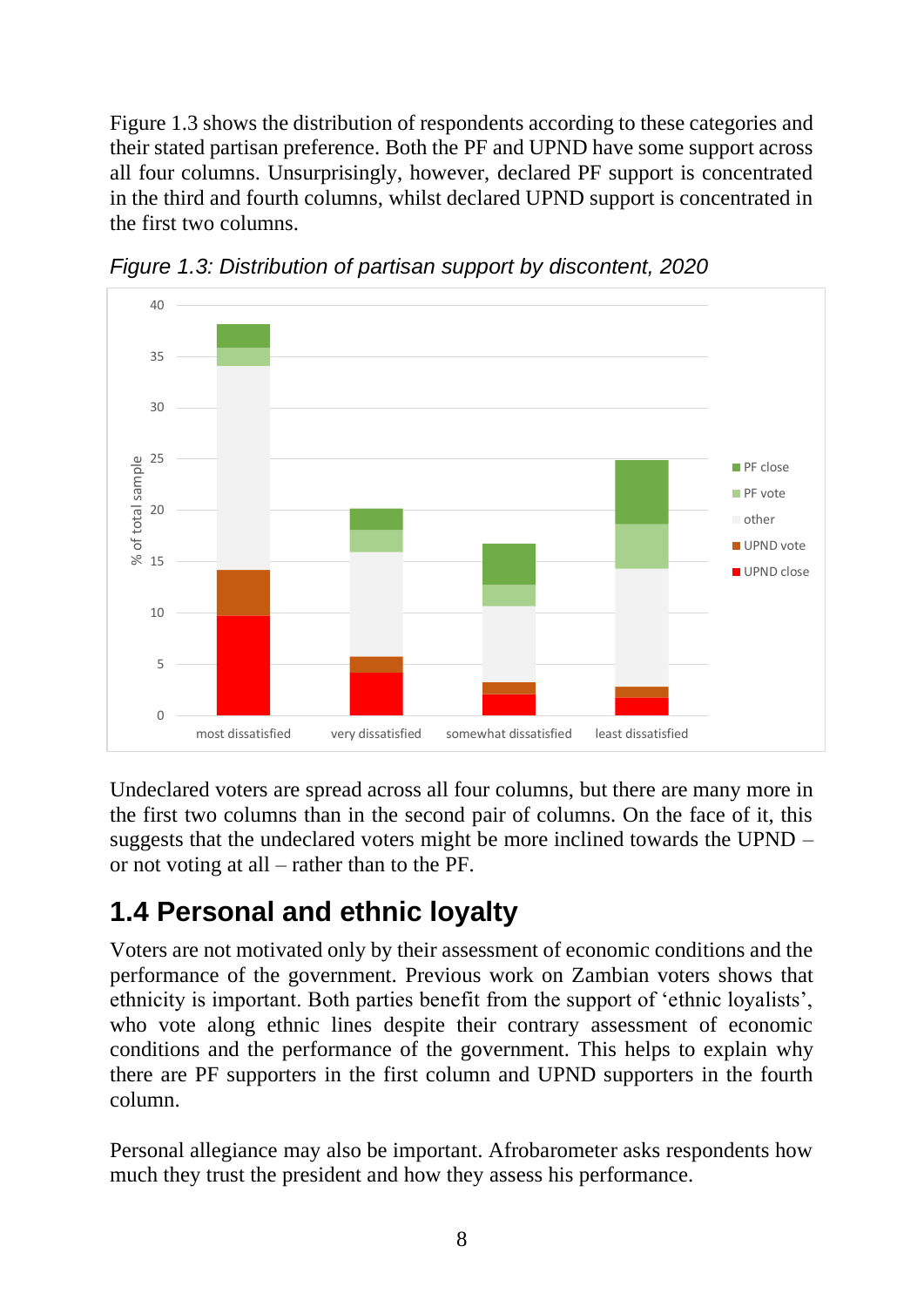Using data on ethnicity, trust in the president and assessment of presidential performance, with significant (but arbitrary) weights, we can construct a second index, and divide respondents into four categories as for Figure 1.3 (with adjusted values for the mean index scores). Figure 1.4 shows that the overall distribution of respondents does not differ greatly from Figure 1.3. It reinforces the impression given by Figure 1.3 that most undeclared voters are more like UPND supporters than they are like PF supporters.



*Figure 1.4: Distribution of partisan support by discontent, ethnicity and presidential loyalty, 2020*

This analysis can be reproduced using multivariate regression models. Seven variables appear to be especially important in predicting whether a respondent would declare him- or herself to be a PF supporter: evaluations of government performance in managing the economy and corruption; expectations of future improvement in the national economy; trust in and evaluation of the president; ethnicity and the age of the interviewer.

### **1.5 Conclusion to Part 1**

The Afrobarometer survey conducted at the end of 2020 suggests a dramatic decline in declared support for the incumbent PF, together with a modest decline in declared support for the opposition UPND in its strongholds and a modest increase in declared support for the opposition UPND elsewhere. The big shift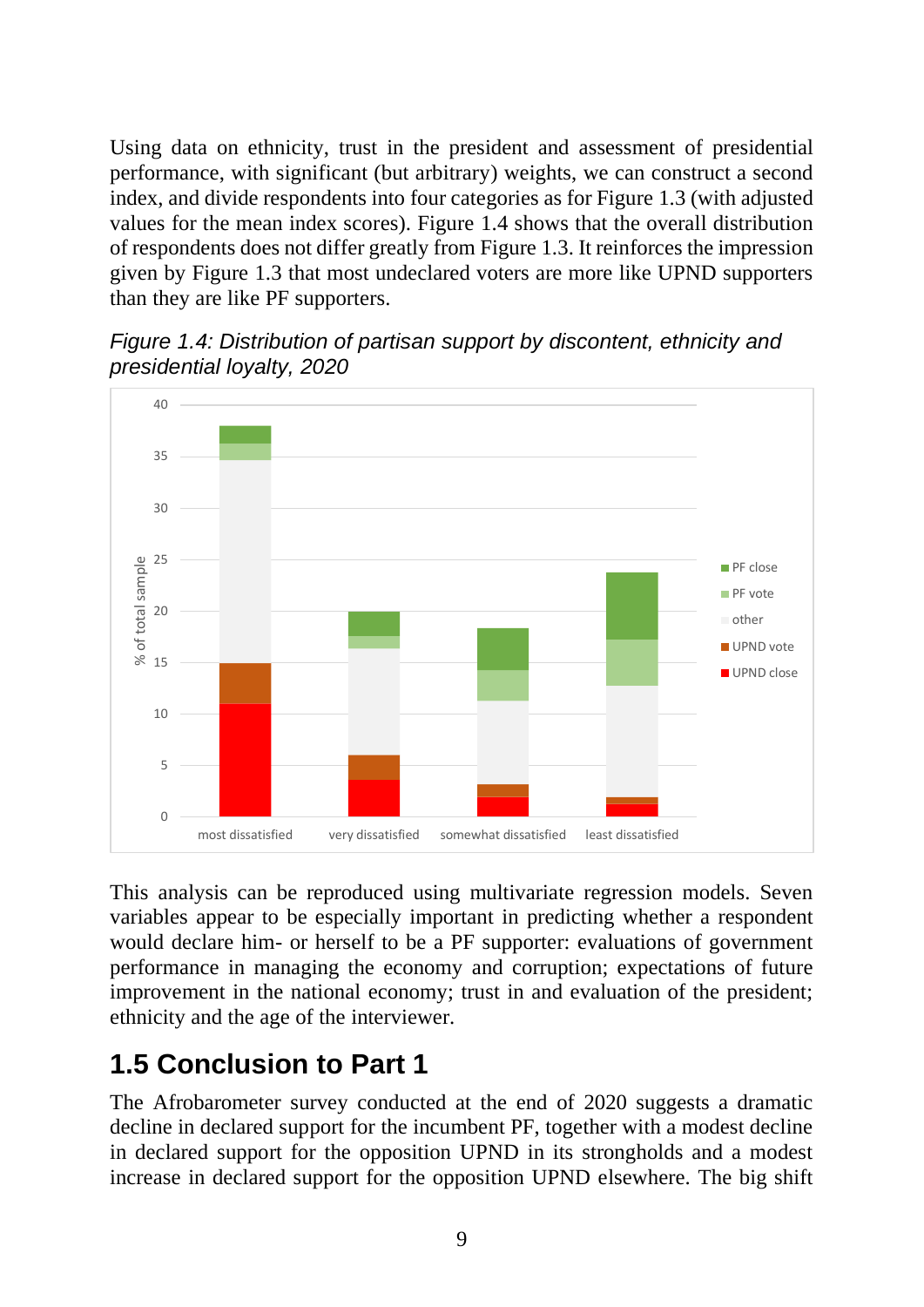between the previous Afrobarometer survey (in 2017) and the end-2020 survey is the big increase in the proportion of voters who refuse to declare their partisan preference.

The shift from PF supporters to undeclared voters is surely linked to the deterioration of economic conditions and the perceived responsibility for this of the PF government. On every economic issue, most voters condemn the government's performance. Even in its former urban and rural strongholds there is deep dissatisfaction. Voters are also critical of the government's performance with respect to corruption.

The attitudinal profile of undeclared voters suggests that most of these voters are more similar to UPND supporters than to PF supporters. This might imply that they are inclined towards the UPND. These voters might be constrained by the widespread anxiety about the election.

On the other hand, it is possible that many of these voters will remain loyal to Lungu and the PF. Even in 2017, Lungu and the PF retained the support of many voters who were dissatisfied with its performance.

It is impossible to say with any certainty how these undeclared voters will vote. What we can say, however, is that dissatisfaction has deepened since 2017, and Lungu and the PF will find it much harder to win votes in 2021 than in the previous election in 2016.

## **Part 2: Softening support for the Patriotic Front in its rural strongholds: How and why?**

The preceding section used data from Afrobarometer surveys in 2017 and the end of 2020 to examine patterns and trends in the partisan preferences of Zambian voters ahead of the elections scheduled for August 2021. We showed that the proportion of respondents who refuse to declare their partisan preference (or, to a much lesser extent, say that they don't know) rose sharply between 2017 and 2020. The rising proportion of undeclared voters appears to have been primarily at the expense of declared support for the PF and its leader, incumbent President Edgar Lungu. Declared support for the opposition UPND seems to have risen slightly (at least outside of its strongholds in Southern, Western and North-Western provinces).

At the national level the rise in undeclared voters appears to be linked to deepening dissatisfaction with the economy and with the government's performance, not only with regard to the economy but on other issues also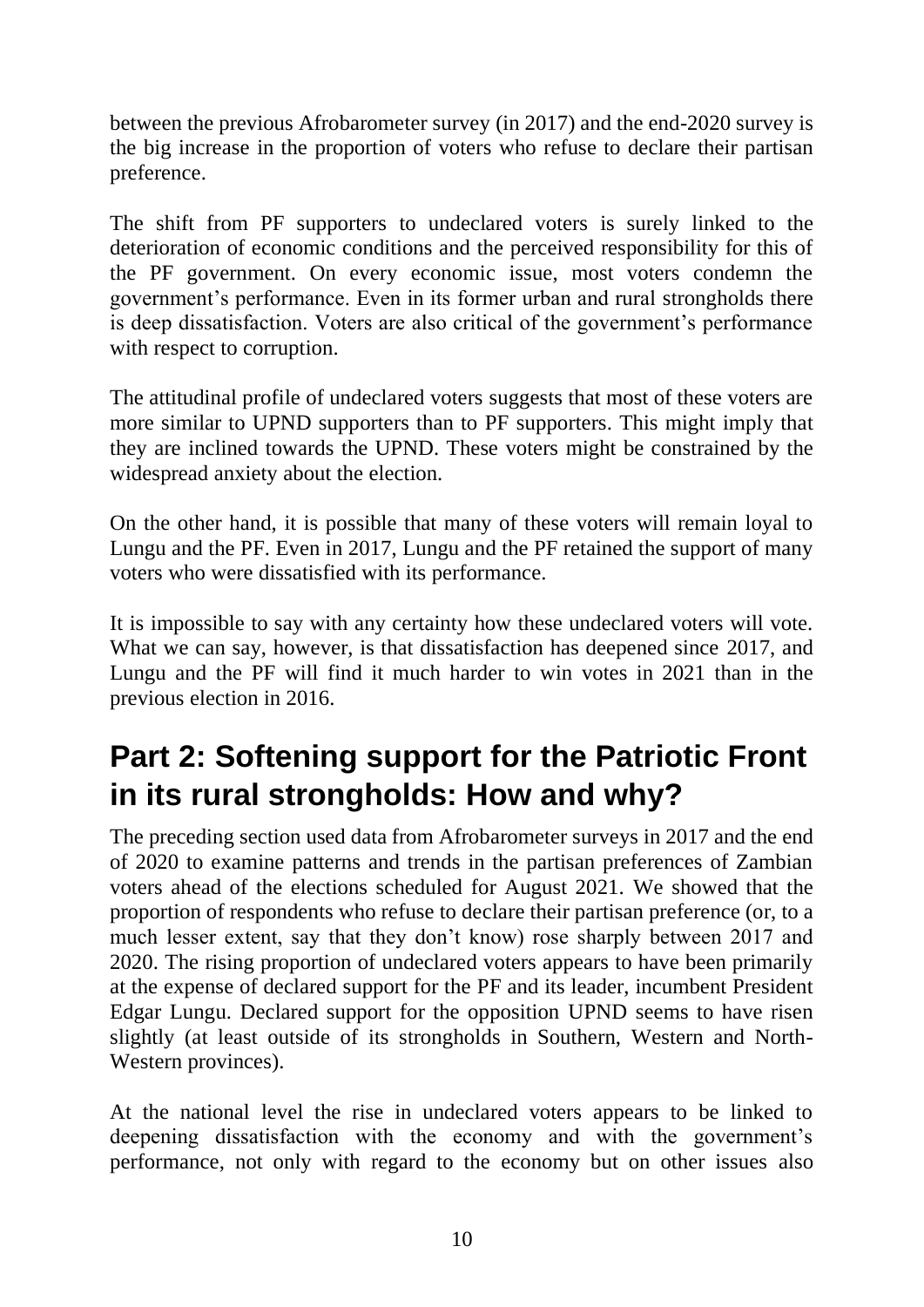(especially corruption). The data on attitudes suggest that undeclared voters across Zambia as a whole are more likely to share attitudes with declared UPND supporters than with declared PF supporters. On the face of it, PF support has shrunk dramatically, or at least become much softer.

This section examines in more detail patterns and trends in the PF's former rural strongholds, i.e. Luapula, Northern, Muchinga and Eastern Provinces (i.e. the 'LNME' provinces), in order to understand whether, how and why support for the PF has at the least softened in these provinces.

In the 2016 elections, Lungu of the PF won 79% of the total vote in these four provinces. Hakainde Hichilema (widely known as 'HH'), the UPND's candidate, won only 17% of the total vote (despite having a Bemba-speaking vicepresidential running mate from Northern Province). The PF won 48 of the 55 parliamentary seats in these four provinces. Independent candidates won five seats and minor parties won two seats. The UPND won none.

Figure 2.1 shows the proportions of voters in the LNME provinces in each of the five categories used in the preceding section, for 2017 and 2020, as well as the results of the 2016 elections (as proportions of the valid votes cast, i.e. ignoring non-voters). The five categories are constructed using data from a question about identification with parties and a second question about voting intention ('if an election were held tomorrow'). They comprise: voters who identify with the PF, voters who do not identify with the PF but say that they would vote for it, undeclared voters, voters who do not identify with the UPND but say that they will vote for it, and, finally, voters who identify with the UPND. The undeclared category includes voters who refuse to answer both questions (about identification and voting intention) as well as voters who say they don't know to both questions.

Note that the samples in the individual provinces are small so the disaggregated data should be viewed with caution. The 2020 data provide evidence of a modest swing from the PF to the UPND. Much more striking is the shift from declared support for the PF in 2017 to being undeclared by the end of 2020. In each of Muchinga and Eastern Provinces, two out of three voters were undeclared in 2020. The proportion of undeclared voters was smaller in Luapula and especially Northern Province, but even in these provinces there was a dramatic decline in declared support for the PF.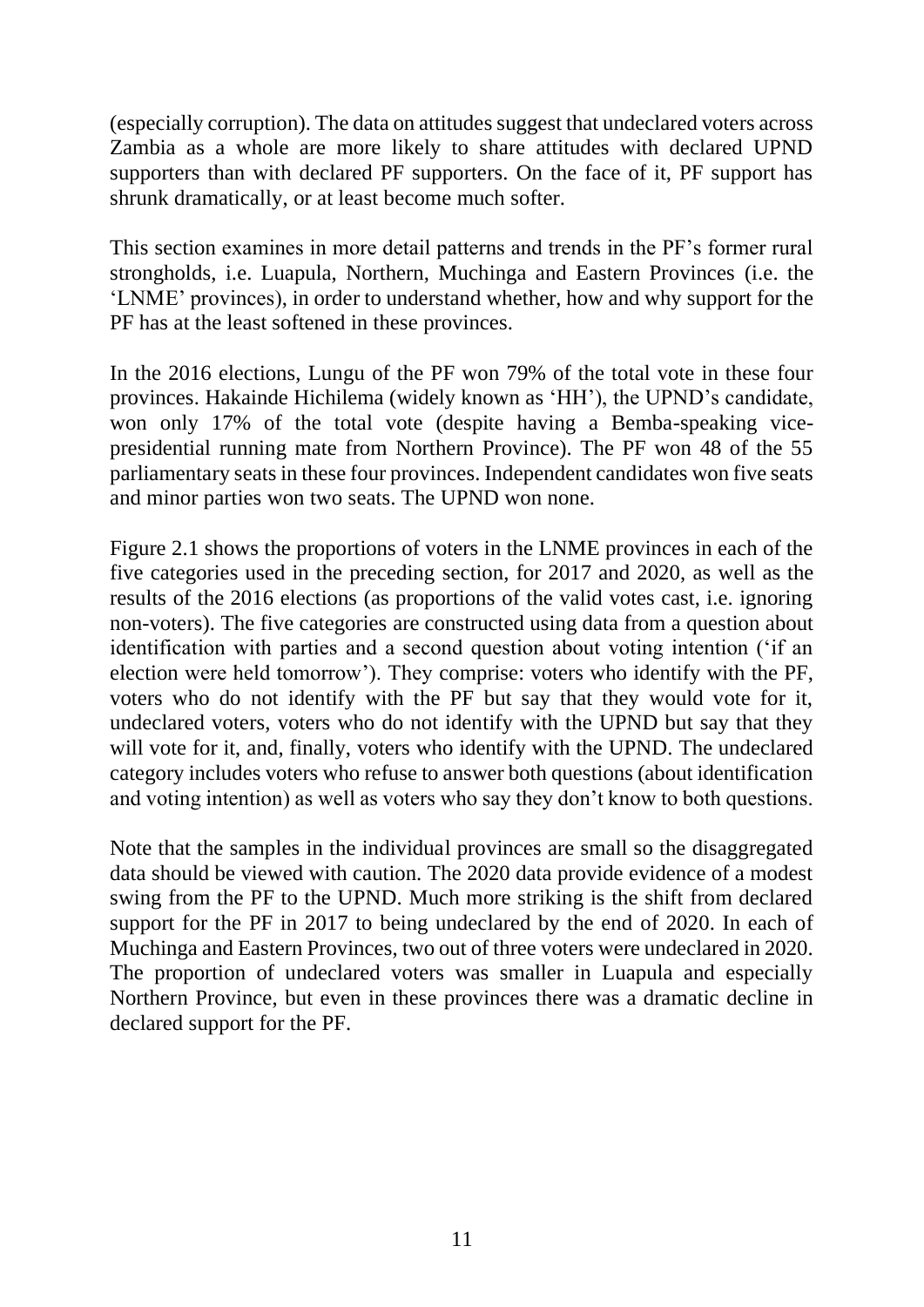

*Figure 2.1: Partisan preference by province: 2016 election, 2017 survey and 2020 survey (%)*

These data appear to suggest that many former PF voters – especially in Muchinga and Eastern Provinces – have become undeclared voters, without declared attachments to either party. This could be because they have grown disaffected from the governing party, without embracing the UPND. Or that they are reluctant to declare their continued support for the PF. Or that they have swung to the UPND but are reluctant to admit this.

The rest of this section examines the evidence on how many of these undeclared voters remain inclined towards the PF, how many seem to be deeply undecided and how many are inclined towards the UPND.

#### **2.1 Why do so many voters in these provinces not disclose their preference?**

The December 2020 Afrobarometer survey recorded an unprecedented proportion of respondents refusing to declare their voting intention. Nationally, more than one in three voters (38%) refused, compared to just 12% in 2017. In the PF's former rural strongholds  $-$  i.e. the four LNME provinces  $-$  almost half of the Afrobarometer's respondents refused to disclose their partisan preference in 2020, compared to just 10% in 2017. In Eastern Province, the proportion in 2020 was a massive 65%.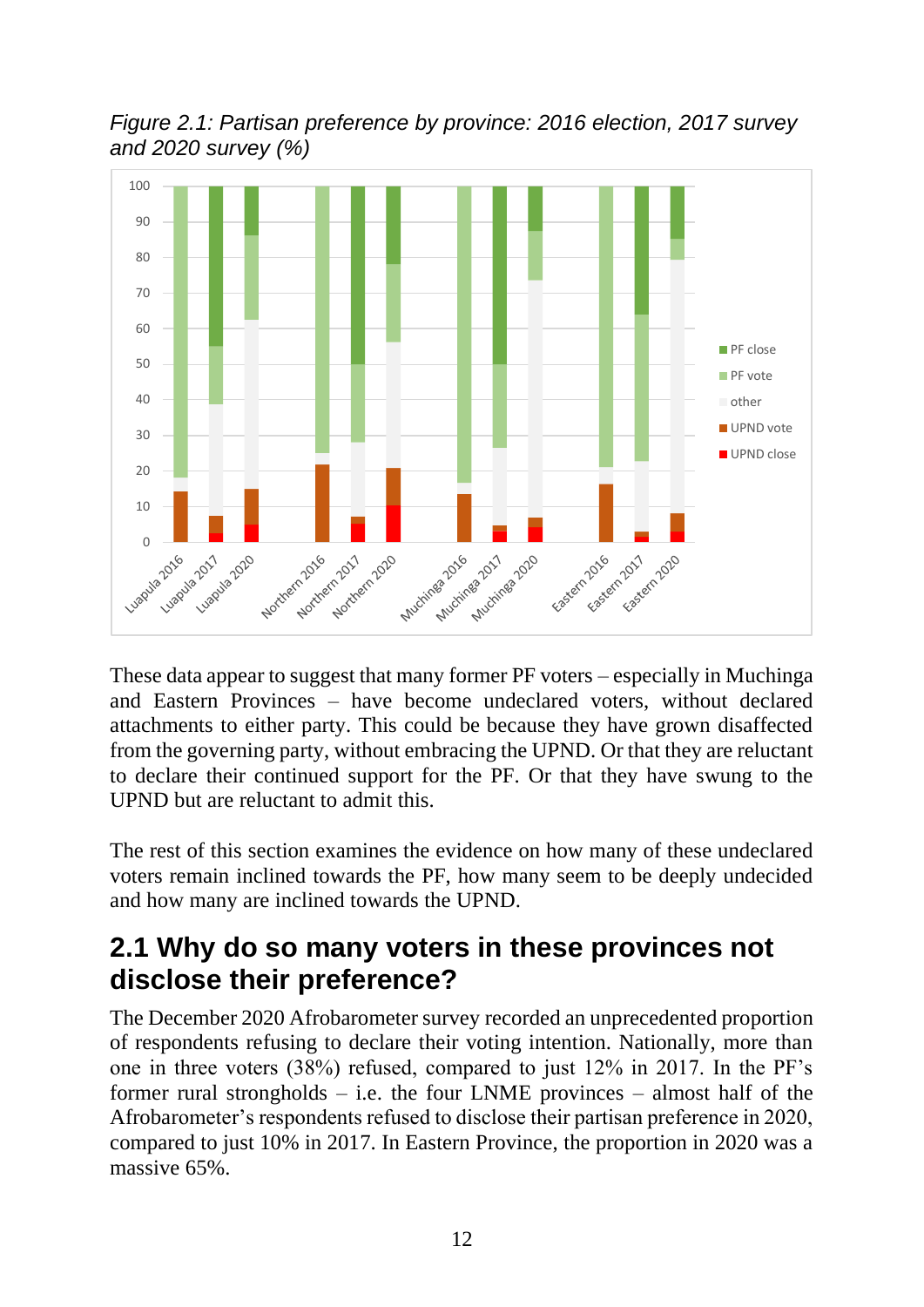Across Zambia as a whole, voters were more likely to refuse to say who they would vote for if the interviewer was a woman or was young. This was not the case in the LNME provinces. In these provinces, refusal rates were higher if the interviewer's home language was different to the respondent's, but such interviewer effects explained only a small part of either the high refusal rate in 2020 or the increase since 2017.

The high rate of refusal to declare a partisan preference is not related to ambivalence about voting or any other obvious measure of fear or anxiety. Voters in the LNME provinces are more likely than voters elsewhere to say that will expect to vote in the 2021 elections, are less likely to say that the last elections were marred by violence and intimidation and are less likely to say that the 2021 elections will not be free and fair.

The softening of support for the PF is more likely to be related to dissatisfaction with the PF government's performance, especially with regard to the economy. In the LNME provinces, about two out of three voters are critical of the government's performance in economic management, with about one in three saying that the government had performed well. This was marginally less negative than in the country as a whole. Voters in Eastern Province were by far the most critical, with negative assessments outnumbering positive ones by five to one. Voters in Muchinga was almost as negative. Voters in Luapula and Northern Provinces were evenly balanced between negative and positive assessments.

Figure 2.2 shows the distribution of partisan preferences and assessments of the government's performance in managing the economy. Unsurprisingly, support for the UPND was strongest among voters who were very critical of the government's performance, whilst support for the PF was strongest among voters with positive assessments. Well over half of all undeclared voters – and one in three of all voters – assessed the government's performance as 'very bad', i.e. they were in the middle of the first column in Figure 2.2. Eastern Province voters predominate in this category. Similar patterns are evident with respect to the government's performance on other economic issues. The deteriorating economy seems to be the primary reason why more and more voters in these provinces say that the country was moving in the wrong direction. Economic problems also dominated respondents' lists of the most important problems facing the country.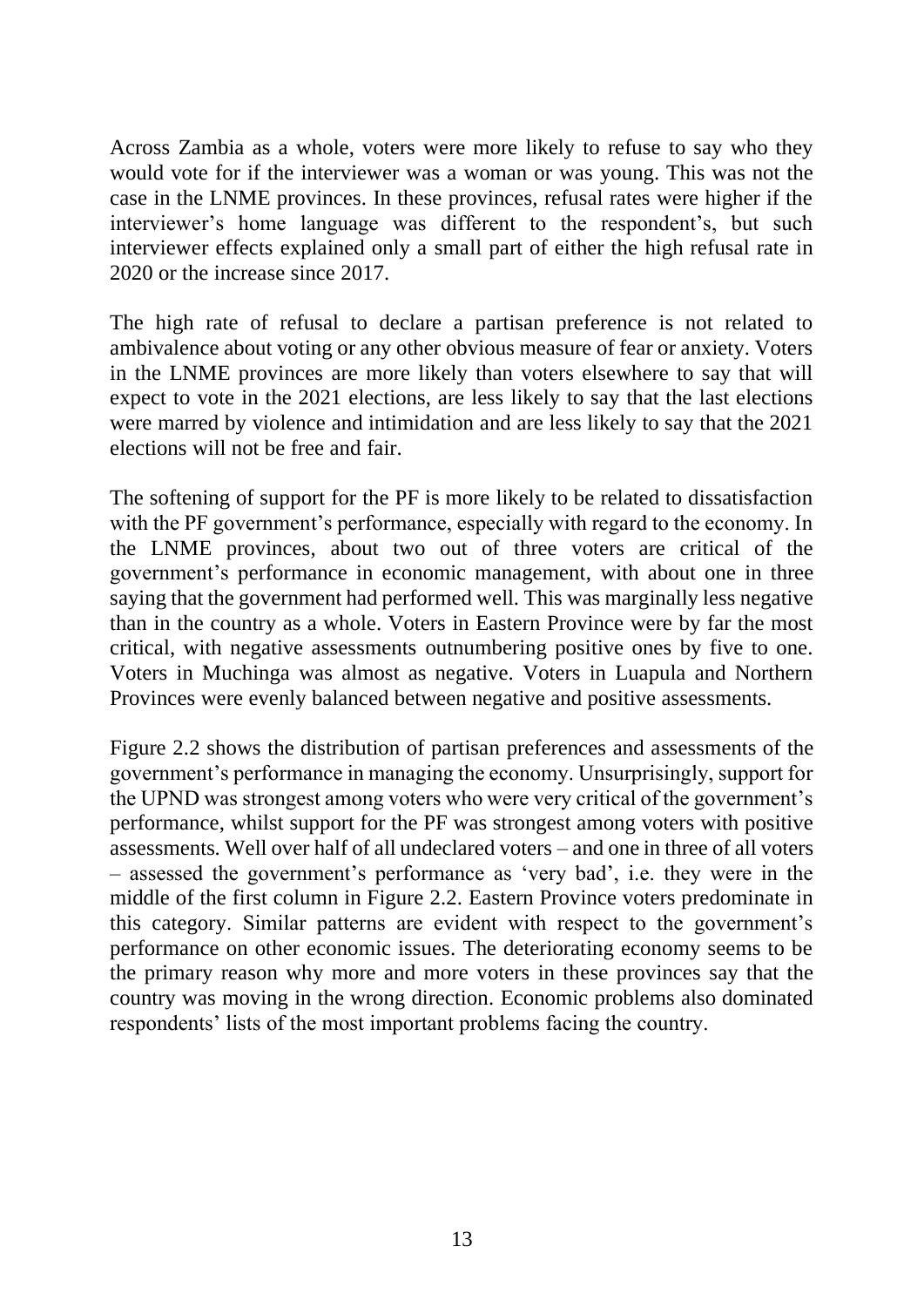

*Figure 2.2: Evaluations of the government's management of the economy, PF rural strongholds, 2020*

Respondents were less negative in 2020 about the government's performance on infrastructure (roads and bridges) and services (health care, education, water), and were generally positive on the government's handling of COVID-19. The government's handling of corruption was viewed negatively, however, even in its former rural strongholds.

Assessments of government performance in these provinces were more positive or less negative than assessments among Zambians elsewhere in the country, in both 2017 and 2020. But in these provinces, as well as nationally, voters' assessments of government performance became more negative between the two surveys. On every one of the issues, the government's performance was rated worse in 2020 than it had been in 2017. Table 2.1 reports the mean scores in 2017 and 2020 for a set of issues, using a scale that extends from  $-2$  (very bad) to  $+2$ (very good). On all six of the issues included in Table 2.1, including even infrastructural maintenance, the mean evaluation of the government's performance fell between 2017 and 2020 in the LNME provinces as well as nationally.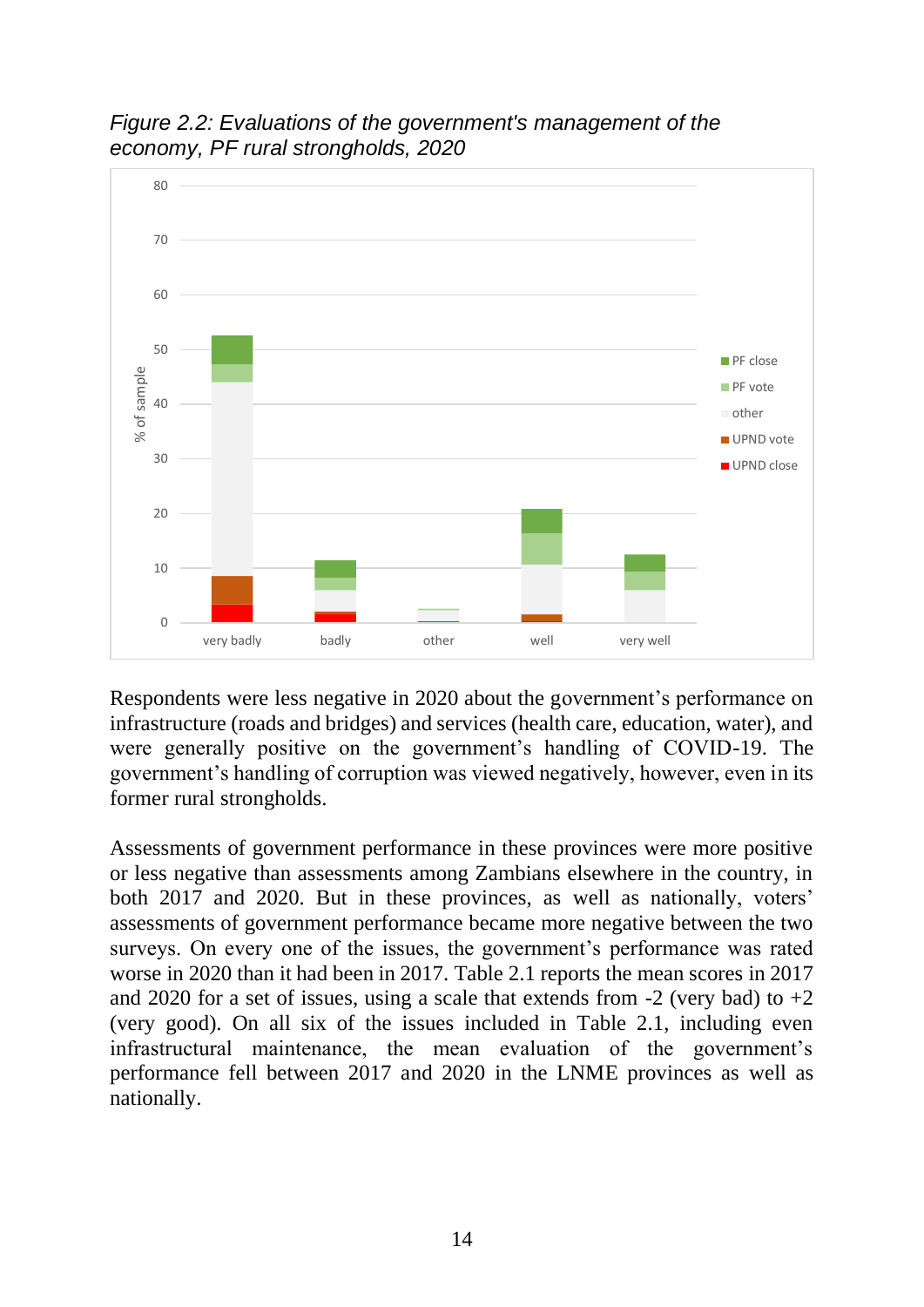| Performance in<br>managing                                                           | Zambia<br>mean score<br>2017 | <b>Zambia</b><br>mean score<br>2020 | <b>LNME</b><br>mean score<br>2017 | <b>LNME</b><br>mean score<br>2020 |  |
|--------------------------------------------------------------------------------------|------------------------------|-------------------------------------|-----------------------------------|-----------------------------------|--|
| The economy                                                                          | $-0.6$                       | $-1.0$                              | $-0.1$                            | $-0.7$                            |  |
| Prices                                                                               | $-1.2$                       | $-1.7$                              | $-0.8$                            | $-1.6$                            |  |
| Job creation                                                                         | $-1.1$                       | $-1.3$                              | $-0.5$                            | $-1.1$                            |  |
| Maintaining roads<br>and bridges                                                     | $-0.1$                       | $-0.2$                              | $-0.3$                            | $-0.8$                            |  |
| Corruption in<br>government                                                          | $-0.9$                       | $-1.1$                              | $-0.5$                            | $-0.9$                            |  |
| The reliable provision<br>of electricity                                             | $-0.3$                       | $-1.7$                              | $-0.7$                            | $-1.6$                            |  |
| Note: Scores are on a scale from a minimum of $-2$ (very bad) to $+2$ (very<br>good) |                              |                                     |                                   |                                   |  |

*Table 2.1: Assessments of government performance*

The deteriorating economy was reflected in respondents' assessment of their living conditions, how they had changed over the past year and how they were expected to change over the coming year (see Table 2.2). Respondents in LNME provinces were less negative than voters elsewhere, but they were more negative in 2020 than they had been in 2017.

*Table 2.2: Assessments of economic conditions*

|                                                                                      | <b>Zambia</b> | <b>Zambia</b> | <b>LNME</b> | <b>LNME</b> |
|--------------------------------------------------------------------------------------|---------------|---------------|-------------|-------------|
|                                                                                      | mean          | mean          | mean        | mean        |
|                                                                                      | score         | score         | score       | score       |
|                                                                                      | 2017          | 2020          | 2017        | 2020        |
| Respondent's present living<br>conditions                                            | $-0.2$        | $-0.6$        | 0           | $-0.5$      |
| Zambia's economic condition<br>compared to 12 months ago                             | $-0.3$        | $-1.0$        | $-0.1$      | $-0.9$      |
| Zambia's economic condition<br>in 12 months time                                     | $-0.2$        | $-0.3$        | 0.1         | $-0.2$      |
| Note: Scores are on a scale from a minimum of $-2$ (very bad) to $+2$ (very<br>good) |               |               |             |             |

### **2.2 Explaining voter preferences**

In the first section (on the national picture), we constructed two indices out of diverse variables to predict voters' propensity to vote for the UPND or PF. The first index comprised assessments of government performance in the nine areas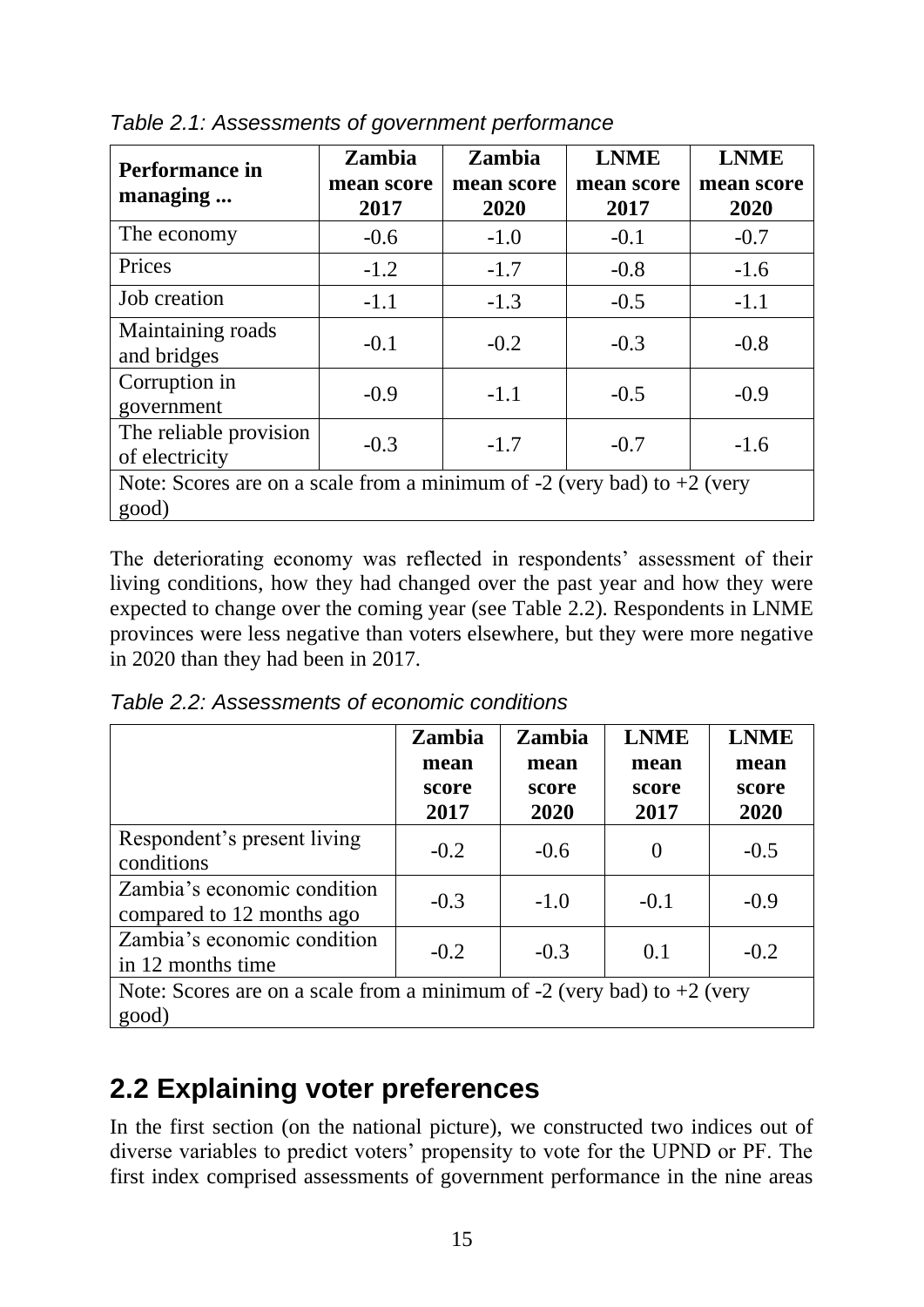shown in Tables 1.1 and 1.2. The second index also included attitudes towards the incumbent president, Lungu, and voters' ethno-linguistic identities. We repeat this analysis here, for voters in the LNME provinces. As in the first section, we can illustrate these by dividing voters according to their score on these indices. We distinguish between four categories of respondents: the most dissatisfied voters, whose score on the index were more negative than the mean UPND supporters' score and who we might imagine would be likely UPND voters; very dissatisfied voters, with scores between the mean scores for UPND supporters and all respondents, who we might imagine are leaning towards the UPND; somewhat dissatisfied voters, with scores between the mean scores for all respondents and PF supporters, who we might imagine are leaning towards the PF); and the least dissatisfied voters, whose scores were more positive than the mean PF supporters' score and who we might imagine are likely PF supporters.

Figures 2.3 through 2.6 show the distribution of respondents in the LNME provinces according to these categories, using the second index, and respondents' stated partisan preferences. Figures 2.3 and 2.4 show the distribution for respondents in Luapula and Northern Provinces, in 2017 and 2020. Figures 2.5 and 2.6 show the distribution for respondents in Muchinga and Eastern Provinces, in 2017 and 2020.

The PF has some support across all four columns in both pairs of provinces. Some non-Bemba-speaking voters continue to declare support for the PF despite being very critical of its performance and leader. Declared PF support is concentrated, however, in the third and fourth columns, i.e. among voters who are less dissatisfied, more positive about President Lungu and more likely to be Bembaspeakers.

Figures 2.3 and 2.5 are similar. Afrobameter's 2017 survey confirmed that these provinces were PF strongholds in 2017 (as in the 2016 elections). Most respondents declared themselves to be supporters of the PF. Most undeclared voters shared the characteristics of PF supporters.

By 2020, however, the picture had changed. Figure 2.4 shows that the 2020 Afrobarometer data suggests modest change in Luapula and Northern Provinces: Declared support for the PF had shrunk, declared support for the UPND had grown somewhat, and the proportion of undeclared voters had grown. Moreover, the distribution of voters shifted leftwards, i.e. the proportion of respondents in these provinces who were satisfied with the government's performance and positive about the president had shrunk, even though many of these voters were Bemba speakers. The fourth column had shrunk. Nonetheless, the largest block of undeclared voters in these two provinces was in this fourth column. These voters constitute an obvious pool of support for the PF.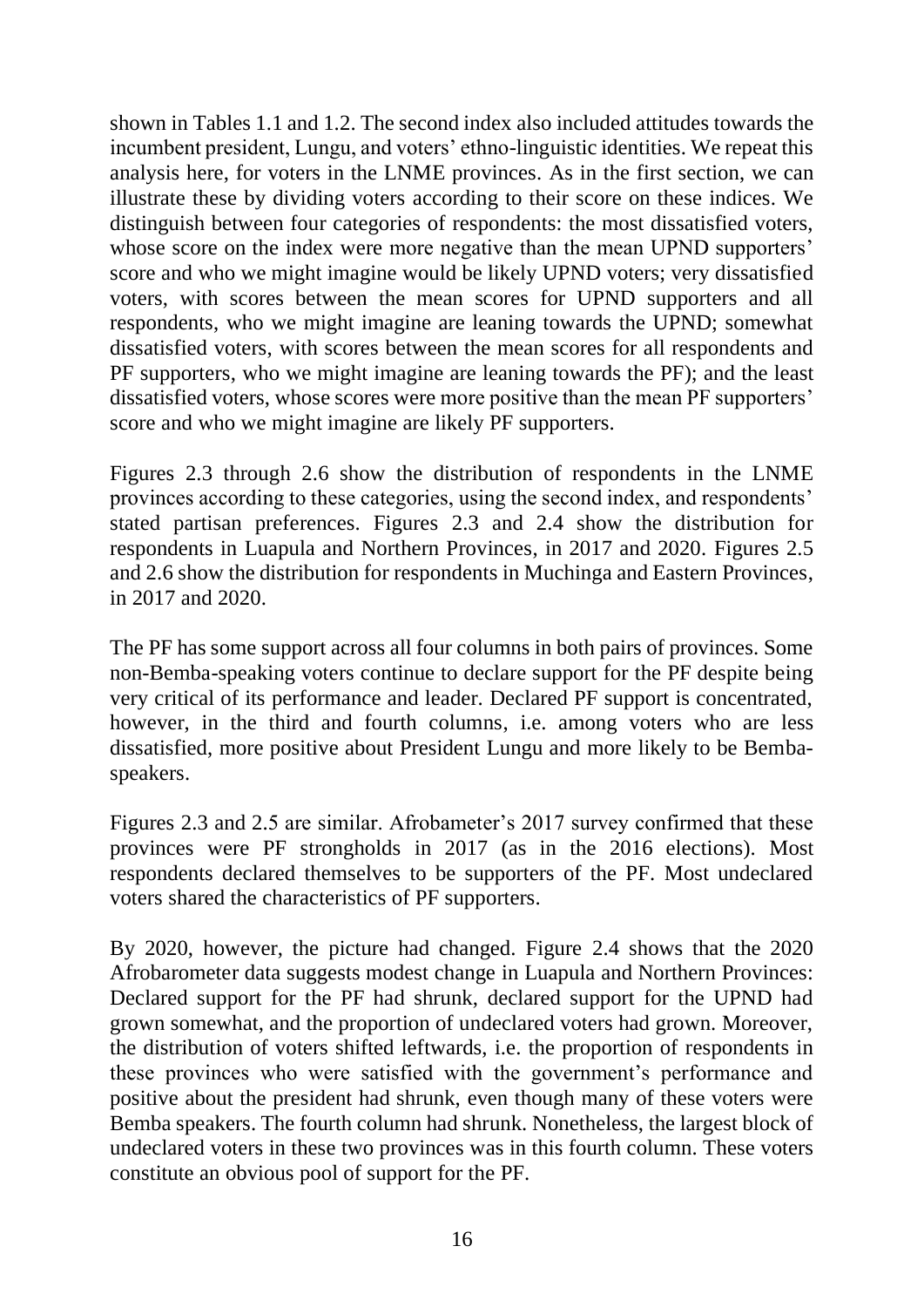

Figure 2.5: Distribution of partisan support by discontent, ethnicity and presidential loyalty, Muchinga and Eastern Provinces, 2017





Figure 2.6: Distribution of partisan support by discontent, ethnicity and presidential loyalty, Muchinga and Eastern Provinces, 2020

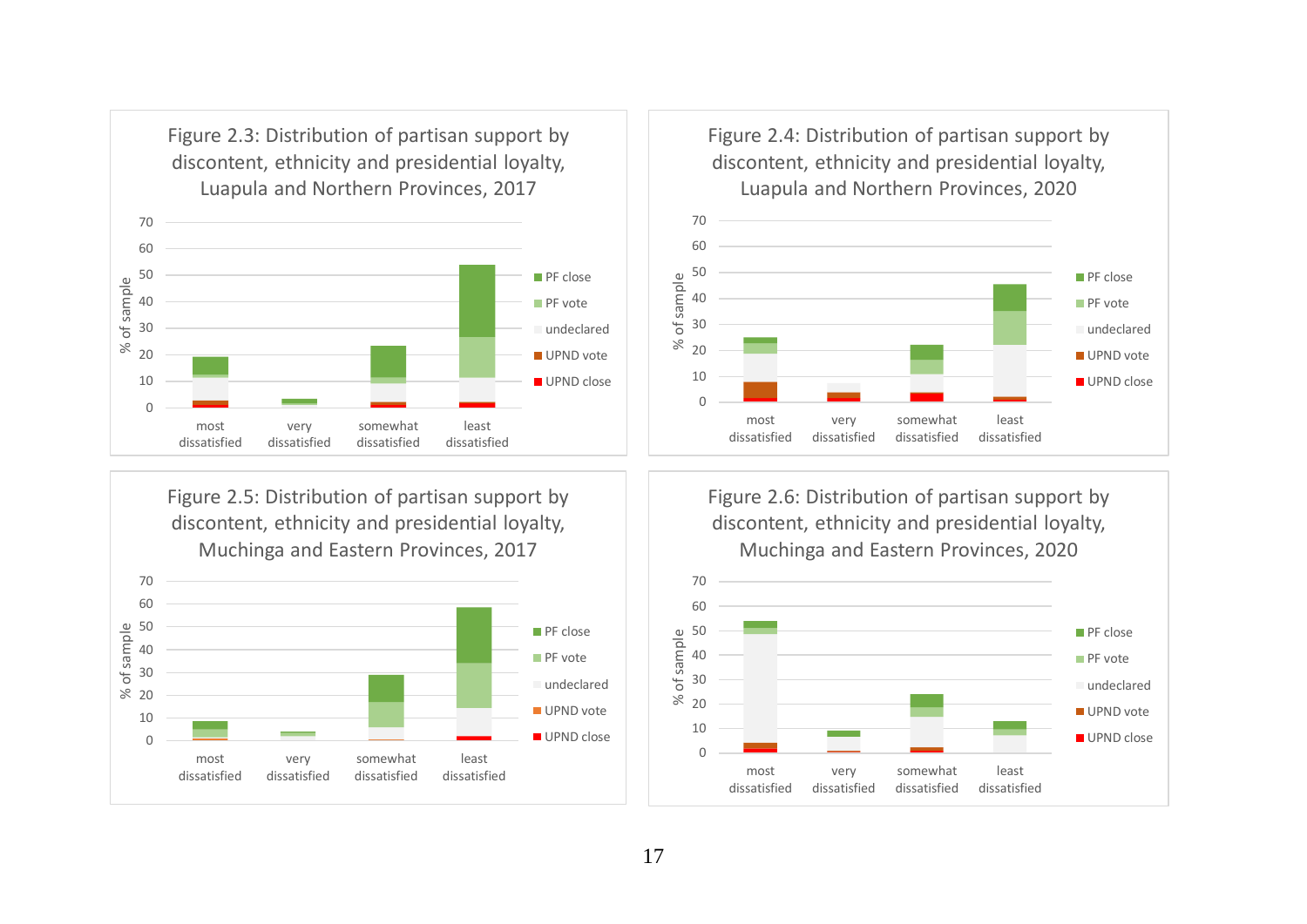Figure 2.6 (showing the distribution of voters in 2020 in Muchinga and Eastern Provinces) shows a marked contrast to both Figure 2.5 (the distribution in these provinces three years previously) and Figure 2.4 (the distribution in 2020 in Luapula and Northern Provinces). Between 2017 and 2020, voters in Muchinga and Eastern Provinces appear to have swung from affinity with the PF – with positive assessments of government performance and the president, despite there being few Bemba-speakers in these provinces – to deep dissatisfaction. Whilst there is little evidence of a swing to the UPND, by far the largest block of voters in Muchinga and Eastern Provinces are the undeclared voters who are extremely dissatisfied with the governing PF and president and/or are not Bemba-speakers (i.e. are in the first column of Figure 2.6).

In Muchinga and Eastern Province, the PF's support has softened most dramatically (see Figure 2.1) and undeclared voters are most negative about the PF. It seems likely that there is a causal relationship here. The implication is that the PF will have to work much harder during the election campaign to win the support of these voters. Whereas Luapula and Northern Provinces appear to remain PF strongholds despite some softening of the PF's previously strong support there, the PF looks distinctly vulnerable in Muchinga and Eastern Provinces.

### **2.3 Modelling voter behaviour**

The apparent softening of support for the PF invites analysis of the correlates of declaring support for the PF relative to being undeclared. Given that few voters in these provinces declare that they support the UPND, these voters can be excluded from the following analysis. Table 2.3 reports the results of three multivariate regression models. In each, the dependent variable is declared support for the PF.

The first model includes variables measuring selected characteristics of the respondent (as well as the most likely interviewer effect): Education, religion, gender and ethnicity. Having a secondary education, being Roman Catholic and identifying as a Bemba-speaker increases the likelihood of supporting the PF. Being Pentecostal or having some tertiary education reduces the likelihood of supporting the PF. Some interviewer effects were significant in this model. This model explains about one-tenth of the variance in declared support for the PF.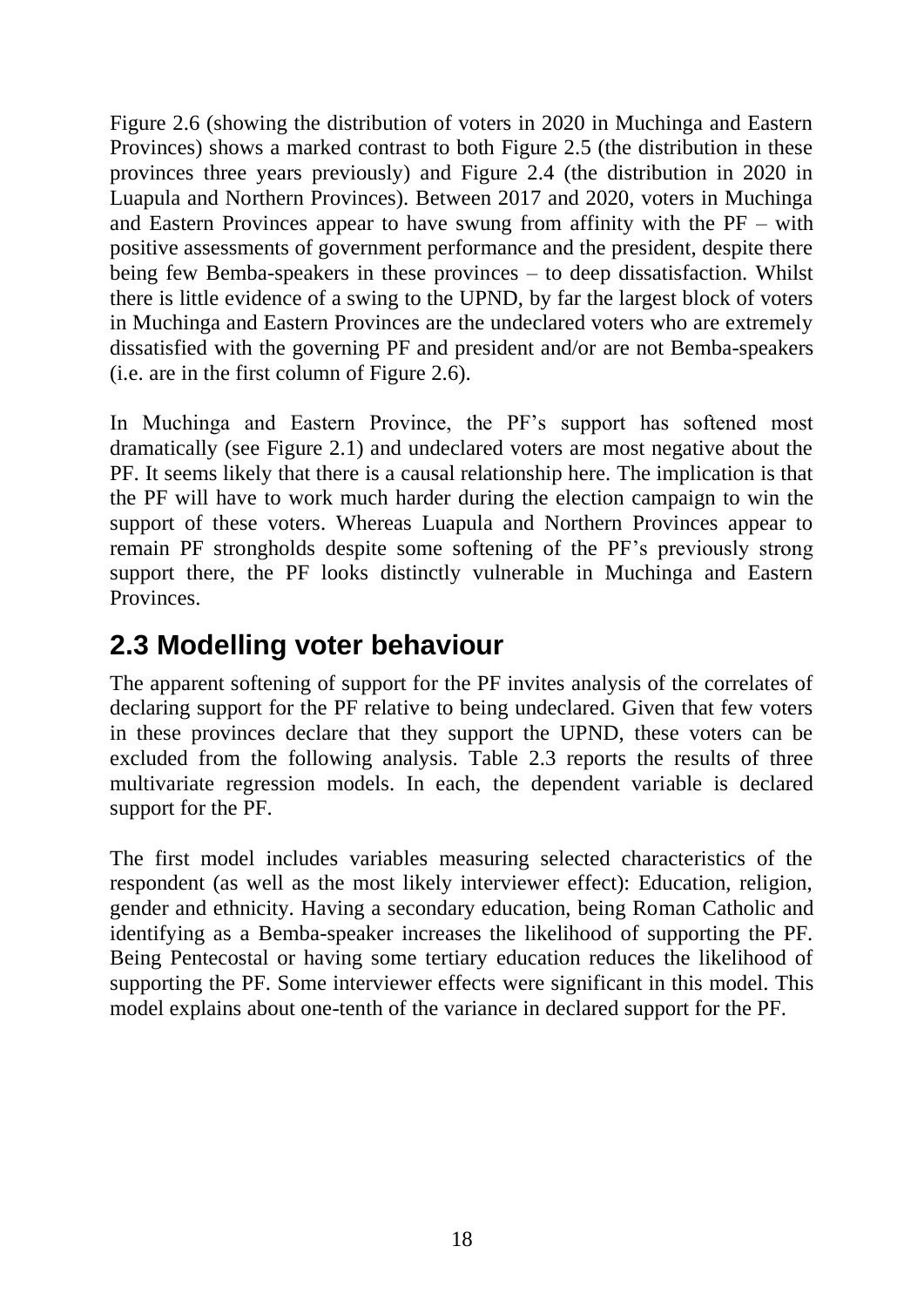#### *Table 2.3: Modelling support for the PF*

|                                                                       | <b>Model A</b> | <b>Model B</b> | <b>Model C</b> |
|-----------------------------------------------------------------------|----------------|----------------|----------------|
| Government performed well on managing the economy                     |                | $0.04$ **      | Not sig        |
| Government performed well on handling corruption in the<br>government |                | Not sig        | $0.04 *$       |
| Expect economy to improve                                             |                | $0.04$ **      | $0.06**$       |
| Trust the president a lot #                                           |                | $0.04 *$       | Not sig        |
| Approve of the performance of the president #                         |                | $0.05**$       | $0.04$ **      |
| UPND-supporting ethnicity #                                           | Not sig        |                | $-0.30*$       |
| Bemba-speaking #                                                      | $0.1 *$        |                | Not sig        |
| Roman Catholic #                                                      | $0.16**$       |                | $0.15**$       |
| Pentecostal #                                                         | $-0.16**$      |                | $-0.13*$       |
| Secondary education #                                                 | $0.15**$       |                | $0.18***$      |
| Tertiary education #                                                  | $-0.17*$       |                | Not sig        |
| Male #                                                                | Not sig        |                | Not sig        |
| Interviewer effect: Interviewer was young #                           | $0.16**$       |                | Not sig        |
| Muchinga or Eastern Province #                                        |                |                | $-0.21$ **     |
| Pseudo r-squared                                                      | 0.10           | 0.12           | 0.21           |
| N                                                                     | 336            | 336            | 336            |

Note: Significance reported at \* 10%, \*\* 5% and \*\*\* 1%.

Dummy variables indicated by  $#$ . Other variables are a 5-point scale from -2 to +2.

Coefficients are marginal effects for a probit regression (using dprobit in stata).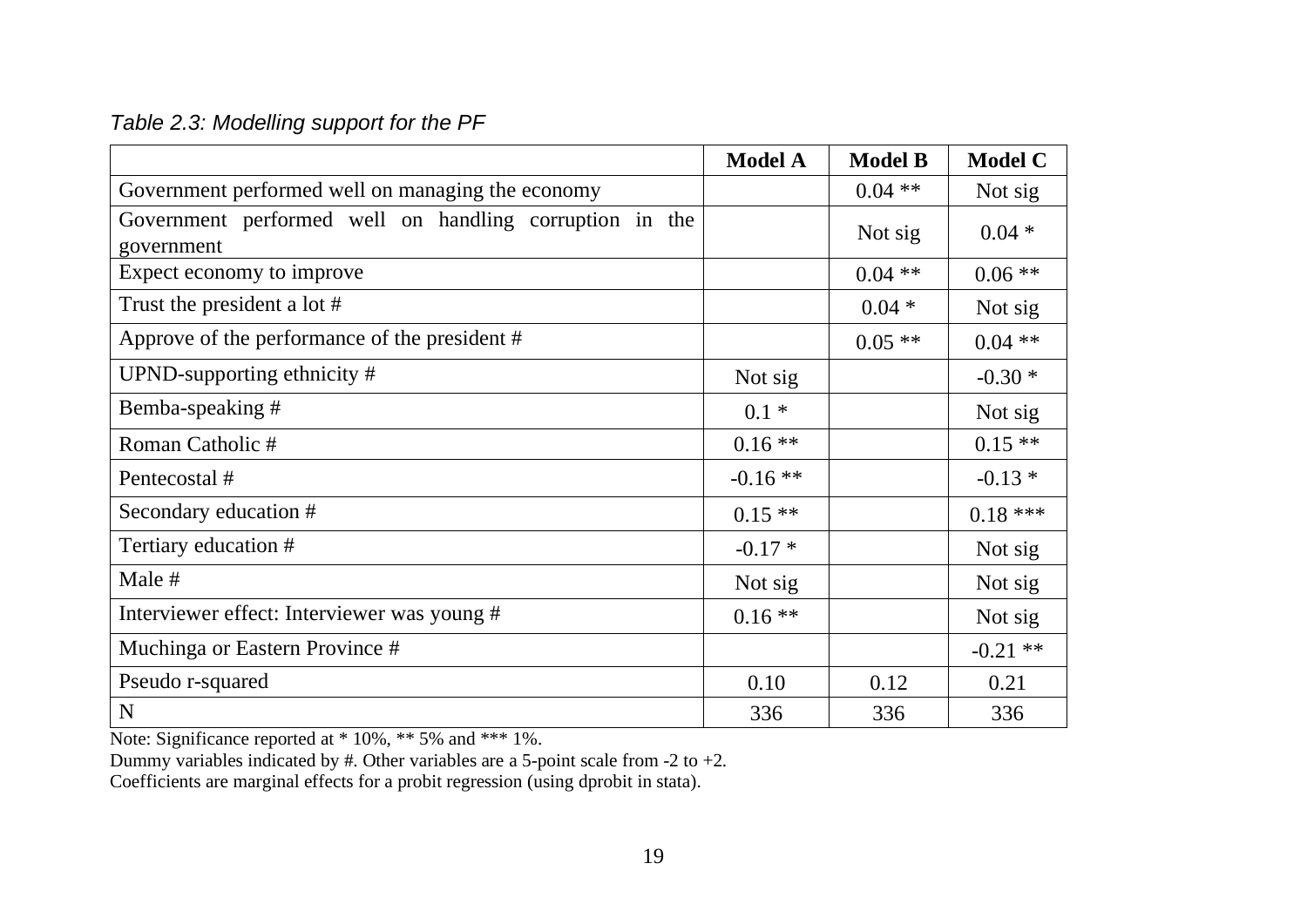Model B includes selected variables assessing attitudes towards the economy, government performance and the president. Positive assessments of the government's economic management and the president's performance, trust in the president and optimism with regard to future economic recovery all correlate significantly with support for the PF. The government's performance on corruption does not correlate significantly with support for the PF, conditional on the other variables in the model. This model also explains about one-tenth of the variance in declared support for the PF.

Model C combines the first two models and adds a variable for whether the respondent was in Muchinga or Eastern Provinces rather than Luapula or Northern Provinces. This model has more explanatory power than either of the first two models, explaining about one-fifth of the variance in support for the PF. Religion and education continue to stand out, as does economic optimism and assessment of President Lungu. Living in Muchinga or Eastern Province is also significant, suggesting that there is some aspect of respondents in these provinces that is not being captured by other variables in the model. Interviewer effects were not significant in this model.

## **2.4 Trends over time**

Figures 2.7 and 2.8 show declared support for the PF in Northern and Eastern Provinces over time, according to successive Afrobarometer surveys. Figure 2.7 shows that declared support for the PF in Northern Province was consistently strong in 2013, 2014 and 2017, before softening somewhat in 2020. Nonetheless, support in 2020 was slightly stronger than it had been in 2009, just before the PF's election victory in 2011.



*Figure 2.7: Support for PF, Northern Province, 2005-20 (%)*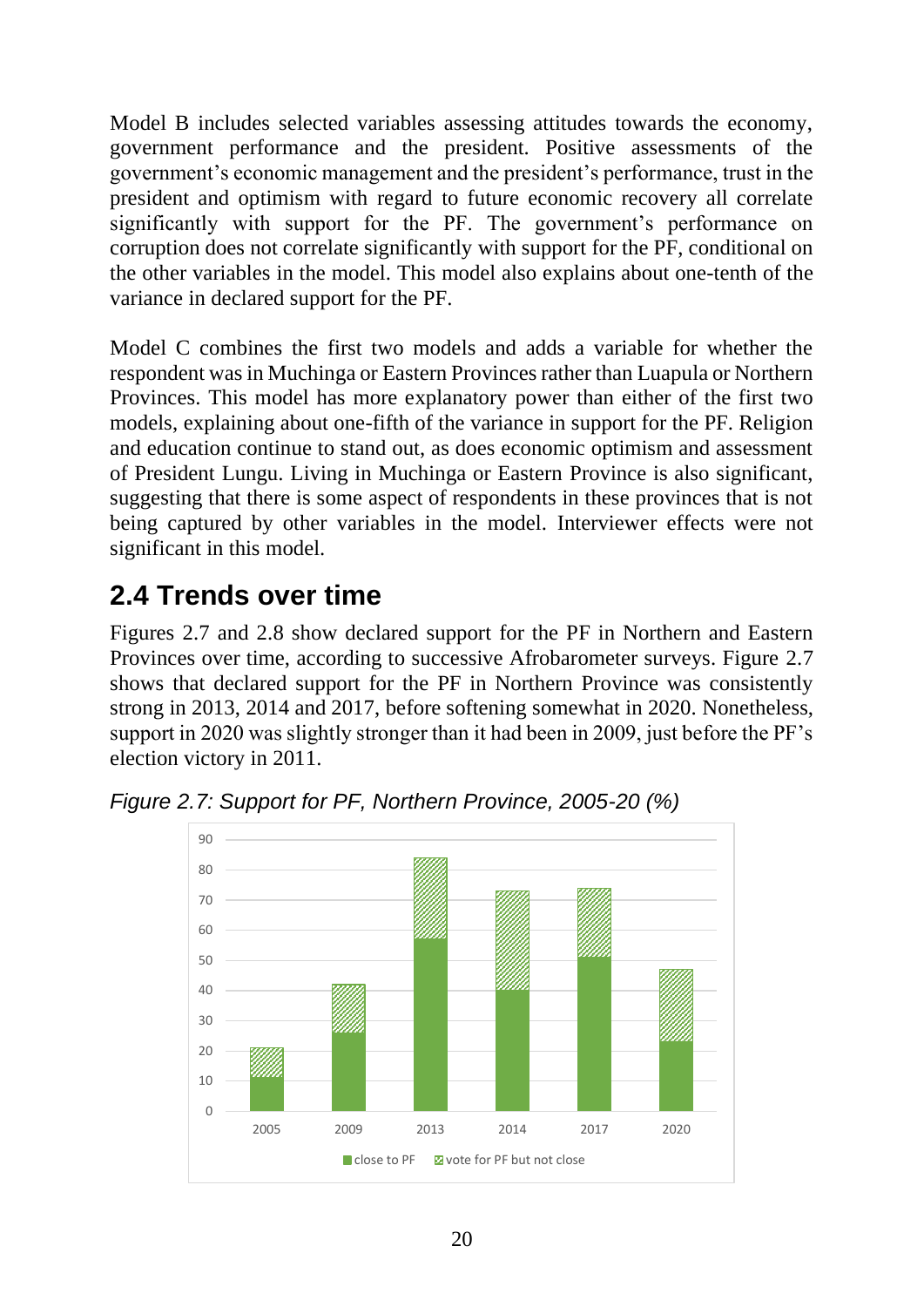

*Figure 2.8: Support for PF, Eastern Province, 2005-2020 (%)*

Figure 2.8 shows a rather different trend in support for the PF in Eastern Province. In 2013 and 2014, the PF enjoyed the declared support of only a minority – albeit a large minority – of voters. The Movement for Multiparty Democracy (MMD) – which had governed Zambia until defeat in the 2011 election – continued to enjoy strong support in Eastern province, and the UPND and its allies enjoyed some support. Afrobarometer's survey in 2017 was the first and only one of its surveys to show much stronger support for the PF, at close to the level in Northern Province (see Figure 2.7). Viewed across time, the dramatic decline in declared support for the PF in the 2020 survey suggests that the PF failed to consolidate the apparently ephemeral support demonstrated in the 2016 election and 2017 survey. It might be the 2016/17 spike in support for the PF which requires explanation more than the 2020 reversion to lower levels of support.

### **2.5 Conclusion to Part 2**

The Afrobarometer survey conducted at the end of 2020 found that declared support for the incumbent PF dropped in its rural strongholds as former supporters became undeclared voters, refusing to declare their preferences or apparently unsure of them. Analysis of responses on other questions suggests that support for the PF in its former rural strongholds has softened, moderately in Luapula and Northern Provinces and dramatically in Muchinga and Eastern Provinces. This has been driven primarily by deteriorating economic conditions and dissatisfaction with the government's performance. The PF retains the support of some dissatisfied voters, perhaps because of ethnic loyalty or allegiance to the president.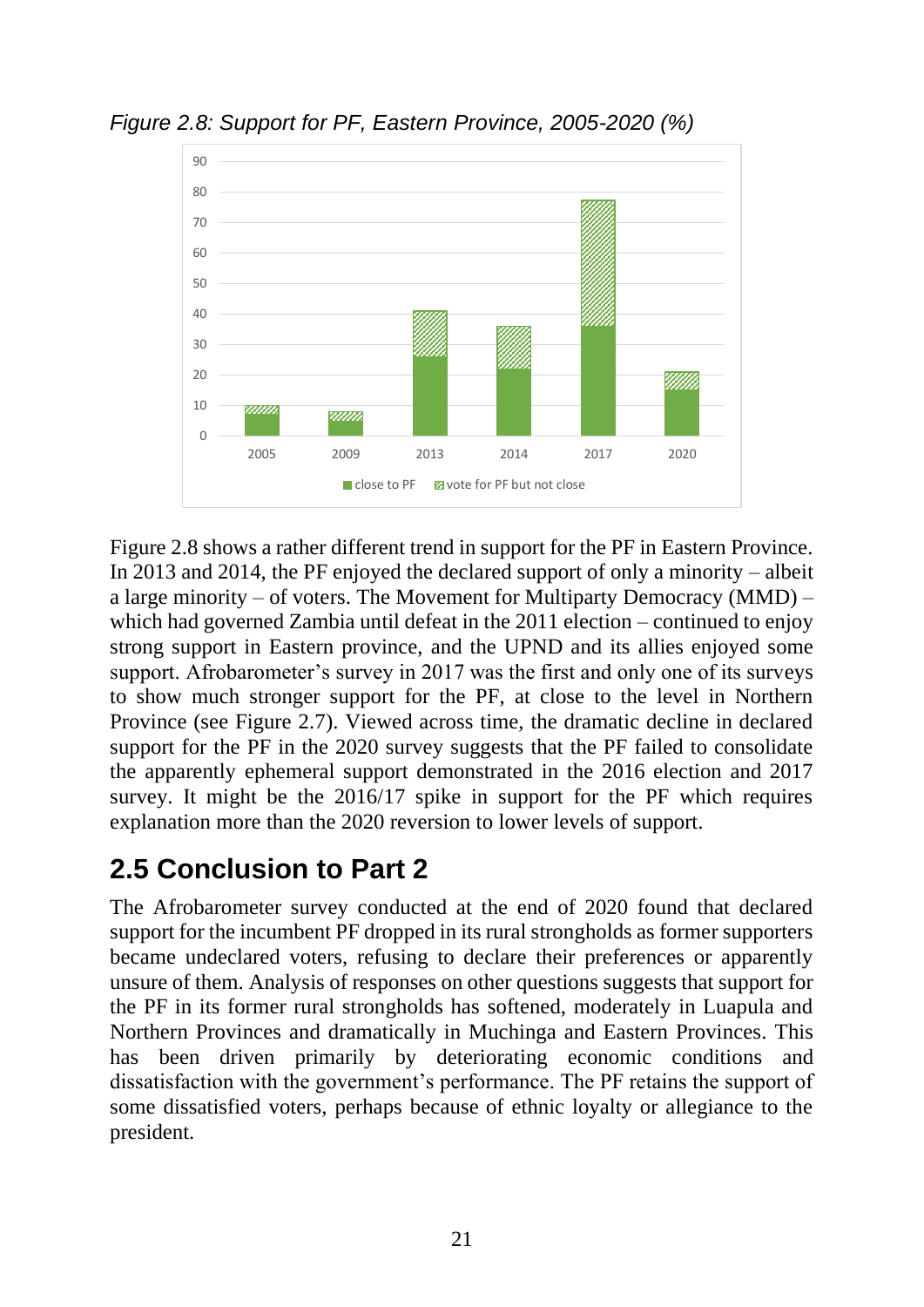It is impossible to say with any certainty how these undeclared voters will vote. It is very likely that some or many of these undeclared voters will end up voting for the PF. More voters will support the PF in the 2021 elections than were willing to declare their support for the PF when interviewed in December 2020. But the PF will have to overcome deep discontent and is unlikely to win over many if not some of the undeclared and dissatisfied voters. This is most likely to be the case in Muchinga and Eastern Provinces.

The Afrobarometer survey data suggest that voters in the east of the country threaten to swing the election away from the PF in 2021, just as they played the decisive role in the victories of the (now-defunct) MMD in the elections of 2006 and 2008. Given that President Lungu both benefits from incumbency and is a Nyanja-speaker (although he himself comes from and represented a constituency on the Copperbelt), this would be a striking outcome.

## **Part 3: Decline in declared support for the Patriotic Front among urban voters**

This section examines the patterns and trends in support for PF among urban voters. Hitherto, the two predominantly urban provinces, Lusaka and Copperbelt, have been PF strongholds. In the 2016 presidential elections, the two provinces accounted for 32% of valid votes, about a third of all voters in Zambia. In the elections, the PF presidential candidate, Lungu, obtained 60% of the valid vote in Lusaka and 63% in Copperbelt. His main rival, Hichilema, obtained 35% of the valid vote in Copperbelt and 39% in Lusaka province. At the parliamentary level, the PF won 19 of the 22 Copperbelt seats (including all 18 urban seats and one rural constituency) while the UPND won three seats (all of them rural). The pattern was similar in Lusaka Province. The PF won eight of the 14 Lusaka parliamentary seats (including all seven urban constituencies and one peri-urban seat). The UPND won four peri-urban or rural seats. Two rural seats were won by independent candidates.

Figure 3.1 shows the partisan identification of voters in 2017 and 2020. Afrobarometer asks, 'Do you feel close to a political party?' and includes a follow up question, 'which party is that?' Based on the follow-up question (which party is that?), four categories are constructed to measure partisan identification:

- Close to PF
- Other
- Not applicable (including those who do not feel close to any political party, as well as those who would not vote, refused to answer, or do not know).
- Close to UPND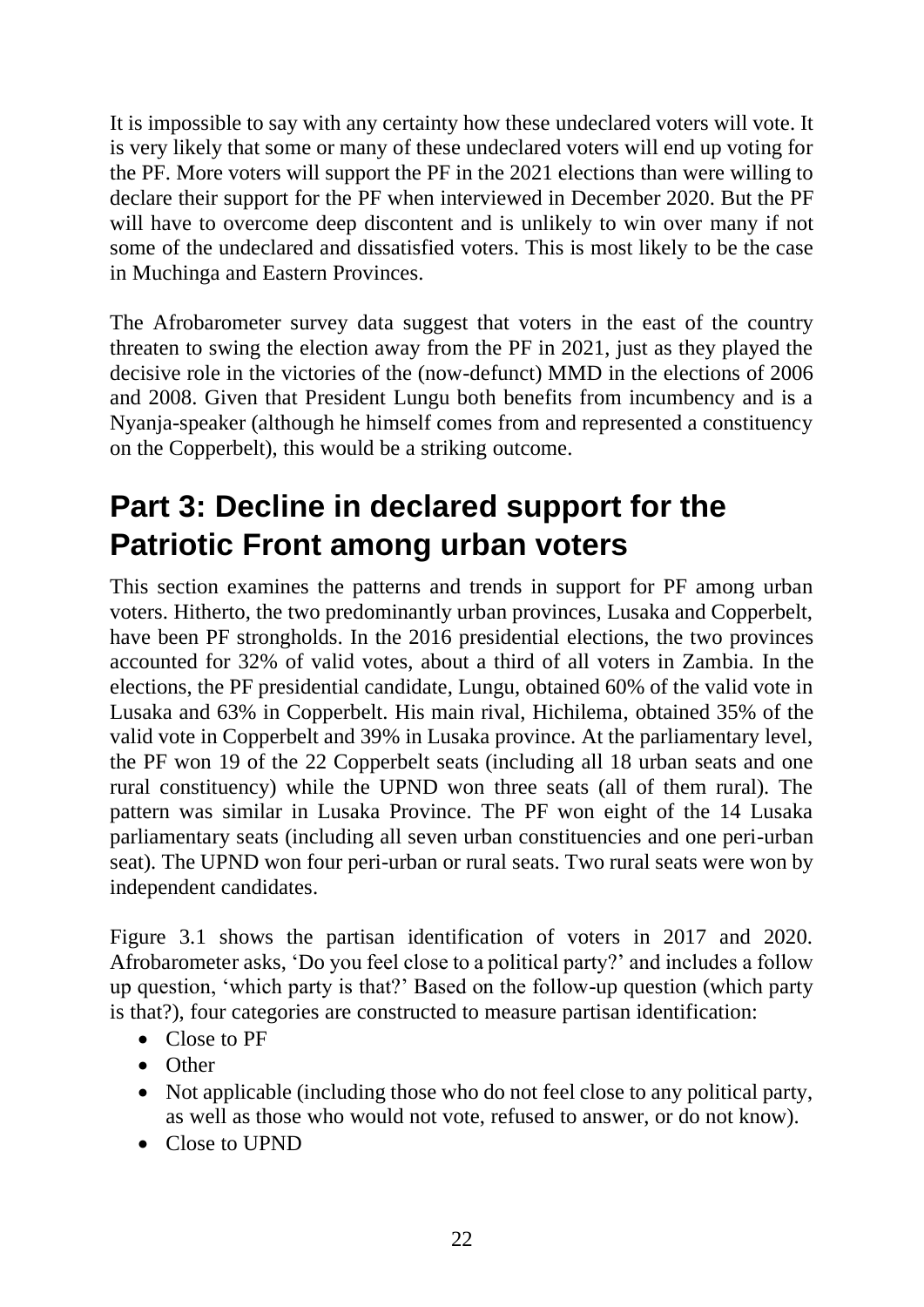

*Figure 3.1: Partisan identification, 2017 and 2020 surveys (%)*

There are at least three patterns that emerge from these data. First, in Lusaka Province, identification with the PF reduced by more than half between 2017 and 2020, while identification with the UPND almost doubled (from 11% to 19%) during the same period. Second, in Copperbelt Province, identification with PF reduced moderately (from 28% to 23%), while that with UPND remained relatively unchanged. Thirdly, the proportion of voters who did not feel close to any political party or who were close to a party but did not declare which party, increased by 12% in Lusaka and 5% in Copperbelt. This increase appears to have been at the expense of the PF which had a reduction of voters identifying with it by 17 percentage points in Lusaka and 5 percentage points in Copperbelt Province.

The 2017 and 2020 Afrobarometer surveys also asked the question, 'If presidential elections were held tomorrow, which party candidate would you vote for?' Four categories are constructed to measure voting preferences:

- Vote PF
- Other
- Undeclared (comprising those who will not vote, who refused to provide a response or do not know who they would vote for)
- Vote UPND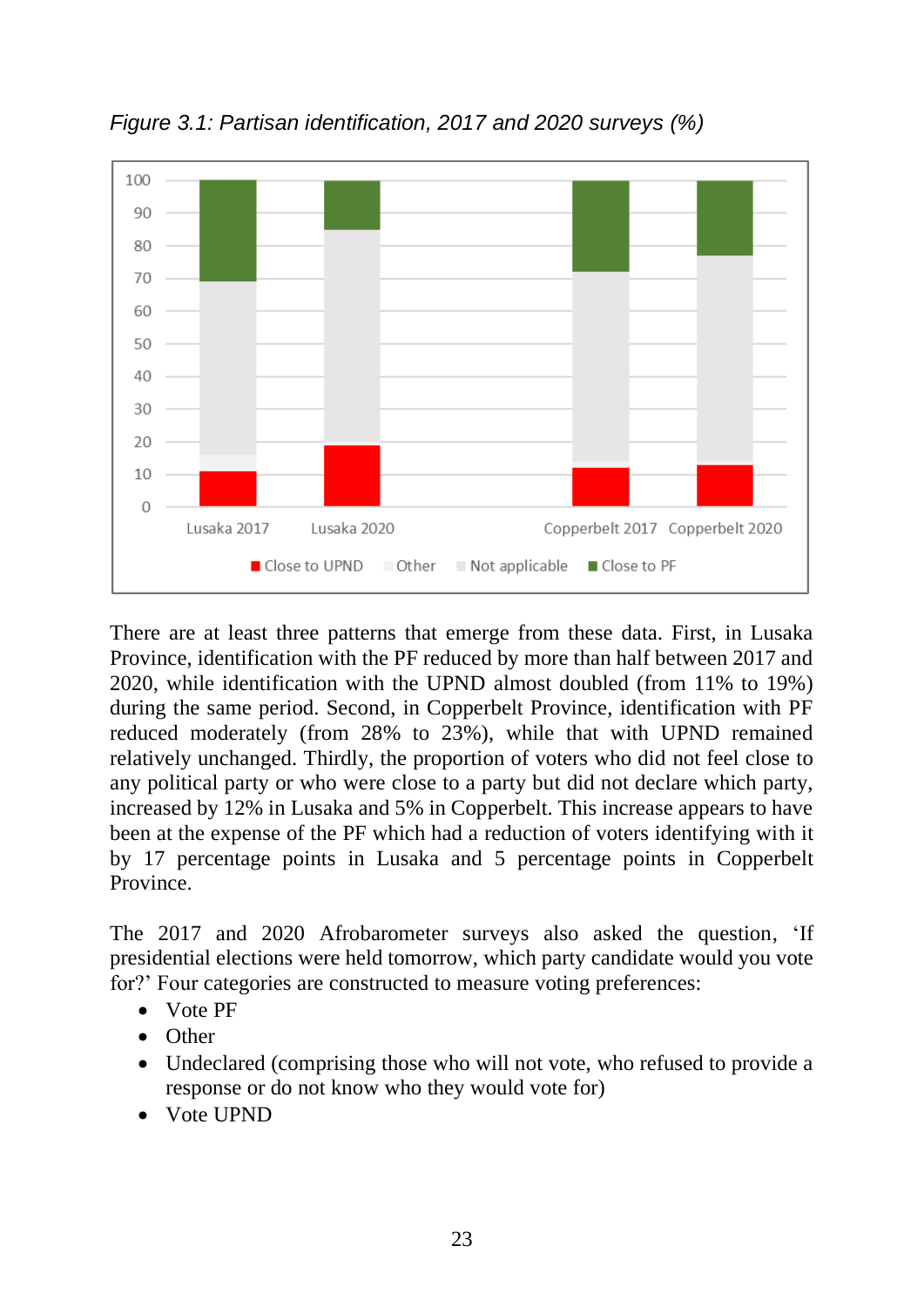

*Figure 3.2: Voting preferences, 2017 and 2020 surveys (%)*

The data suggest that many more voters in Lusaka and Copperbelt are refusing to declare their voting preferences. The proportion not declaring their preferences increased by 19 percentage points in Lusaka and 16 percentage points in Copperbelt, between 2017 and 2020. This coincided with a sharp drop in declared preferences for the PF in both provinces, by 18 percentage points in Lusaka and 12 percentage points in Copperbelt. Meanwhile, support for UPND amongst voters increased by 6 percentage points in Lusaka but remained unchanged in Copperbelt Province.

The analysis of partisan affiliation and voting preferences suggest that support for the PF has declined in the urban provinces. The decline appears to be much steeper in Lusaka than in Copperbelt. Moreover, the UNPD appears to have grown its support in Lusaka and, at the very least, maintained the same level of support in Copperbelt Province between 2017 and 2020. Importantly, UPND seems to have slightly more support than PF in Lusaka. At the same time, the ruling party appears to have more support than the main opposition in Copperbelt. Nonetheless, the increase in voters not identifying with any political party and refusing to declare their voting preferences suggests that these results are not sufficient to make definitive conclusions about urban voters' attitudes towards the 2021 elections.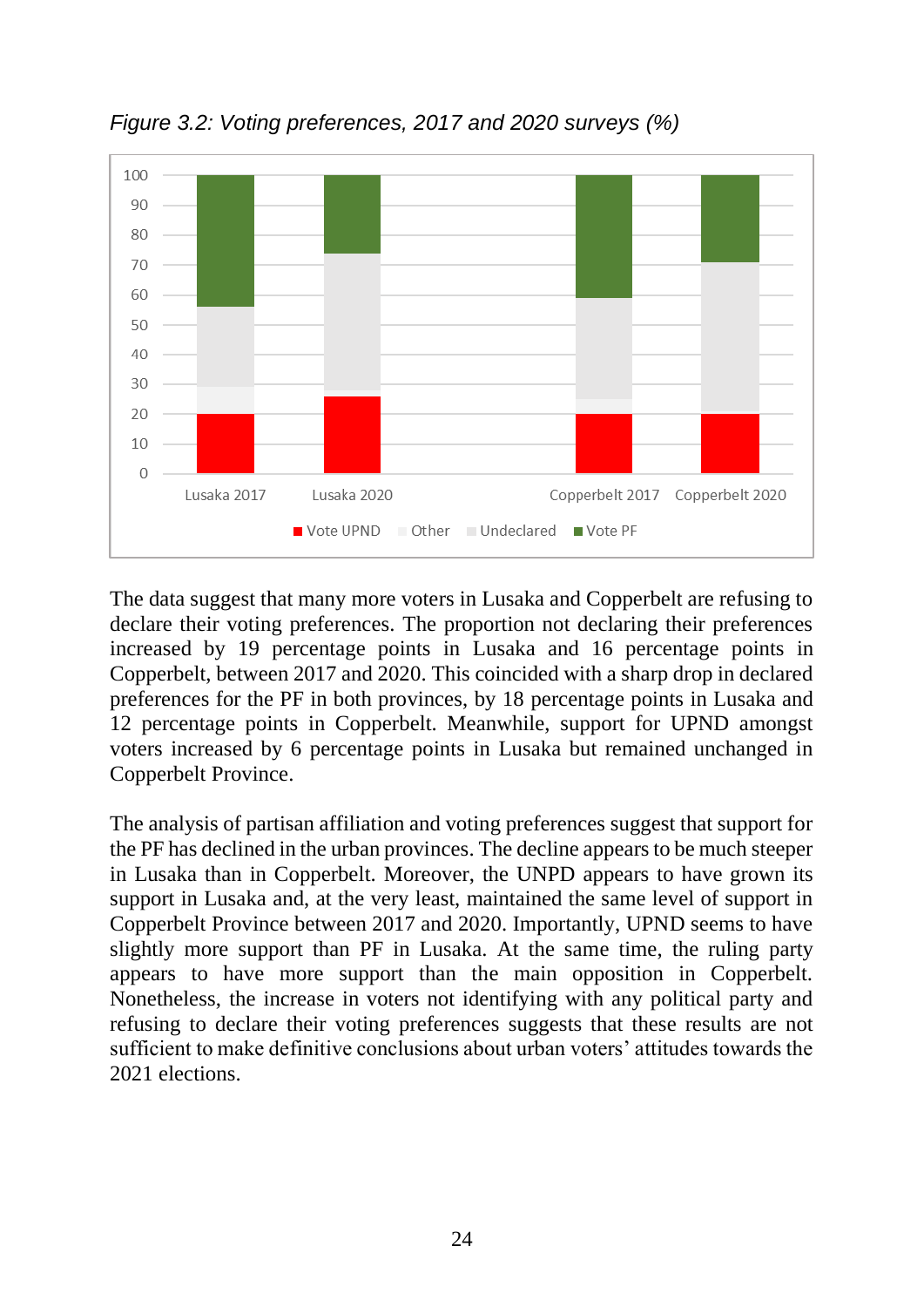In order to explain these trends we examine first whether respondents intend to vote in the  $2021$  elections<sup>5</sup> and whether they have interest in the  $2021$  presidential election.<sup>6</sup> Figure 3.3 shows that the proportion of respondents who reported 'definitely yes' in response to whether they intended to vote in the 2021 elections was 76% in Lusaka and 77% in Copperbelt. This shows that although two-thirds of urban voters did not feel close to a party and nearly half did not declare their voting intentions, more than three-quarters of voters in Lusaka and Copperbelt said that they would definitely vote.



*Figure 3.3: Intentions to vote in the 2021 elections (%)*

The intentions to vote in the 2021 elections increase to 83% in Lusaka and 85% in Copperbelt when the proportion of respondents that reported 'probaly yes' are added to those that reported 'definitely yes' to the question. The data in Figure 3.3 also show that 91% of repsondents in the remaining 8 provinces reported 'definitely yes' regarding intentions to vote. This suggests that urban respondents are less likely to vote than their rural counterparts.

The 2020 Afrobarometer survey also aksed repondents if they were specifically interested in the 2021 presidential election. Figure 3.4 shows that 20% of responents in Lusaka were fairly interested in the presidential vote, while 53%

 $5$  O78e-zam.

<sup>6</sup> Q77a-zam.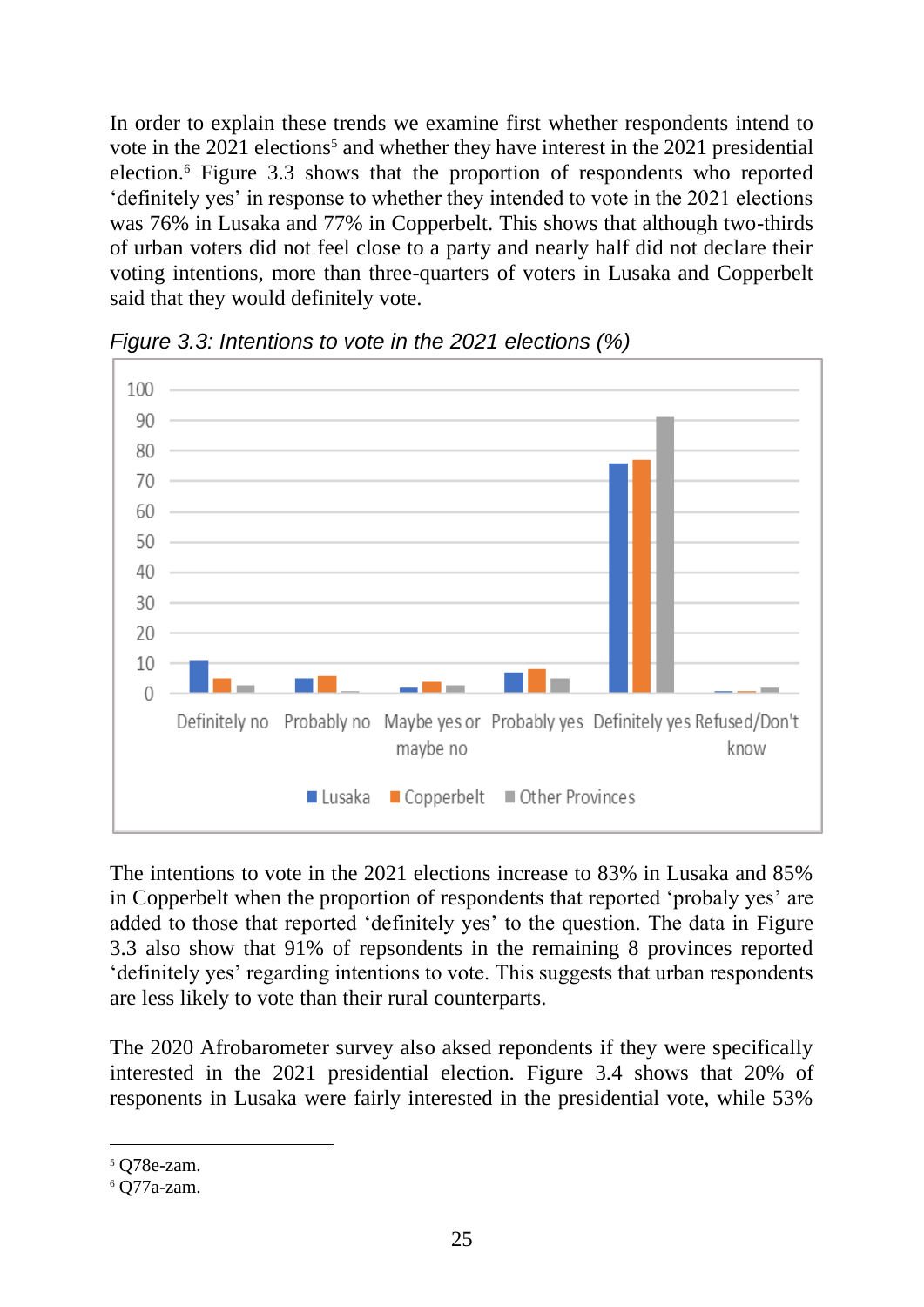were very interested. In Copperbelt Province, 11% were fairly interested while 69% were very interested. This shows that 73% of respondents in Lusaka and 80% in Copperbelt, were interested in the presidential election. However, the proportion of respondents interetsed in the presidnetial election was higher in the remaining (mostly rural) provinces. Nearly 9 in every 10 respondents (88%) were either fairly interested or very interested in the presidnetial election in the other provinces.



*Figure 3.4: Interest in 2021 presidential election (%)*

The data examined thus far shows that urban voters were less likely to feel close to a party in December 2020 than they were in 2017. They were also less likely to declare which presidential candidate they would vote for in the 2021 election, despite reporting high levels of interest in voting and in the 2021 presidential election. Moreover, urban respondents showed slightly lower levels of interest in voting and in the 2021 presidential elections than respondents in other provinces. The rest of this section considers the characteristics of voters in Lusaka and Copperbelt and considers how similar or different they are from voters in other provinces.

### **3.1 Characteristics of urban voters**

In the December 2020 Afrobarometer survey, nearly half of urban voters refused to declare their voting intentions i.e., 46% in Lusaka and 50% in Copperbelt. Despite the increase in the refusal to declare voting intentions between 2017 and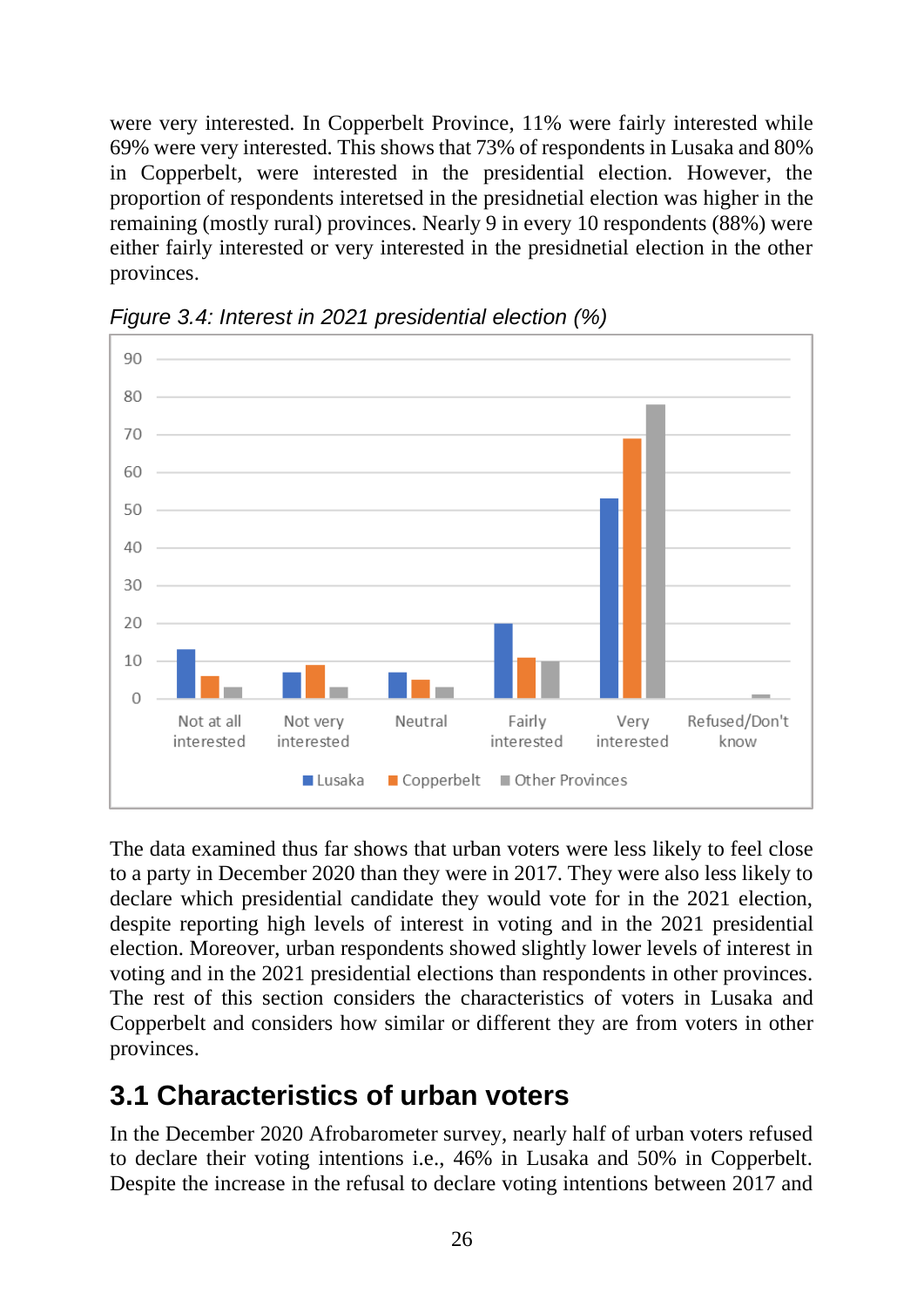2020, the two urban provinces reported lower rates of refusal than some former rural PF strongholds, such as Eastern Province, where the refusal to declare was 65%.

The increase among urban voters refusing to declare their voting intentions does not appear to be linked to expectations about the freeness and fairness of the 2021 elections. Nearly two-thirds of voters in Lusaka and in Copperbelt expect the 2021 elections to be either free and fair with minor problems or to be completely free and fair.

It is possible, however, that threats of political violence may be associated with the increase in voters refusing to declare their voting intentions. The 2017 Afrobarometer survey asked respondents: 'during election campaigns, how much do you personally fear becoming a victim of political intimidation or violence?' Table 3.1 shows that in Lusaka, half of all respondents feared being victims of political violence 'a lot'. The fear of political violence in Lusaka was much higher (by 15 percentage points) than in Copperbelt Province and the other provinces of the country (by 21 percentage points).

|  |  |  | Table 3.1: Fear of Violence |
|--|--|--|-----------------------------|
|--|--|--|-----------------------------|

|                                                             | Lusaka | Copperbelt   Other |    |
|-------------------------------------------------------------|--------|--------------------|----|
| Feared violence during election<br>campaigns 'a lot' $(\%)$ | 50     | 35                 | 29 |
| Party competition leads to conflict<br>'always' $(\%)$      | 46     |                    | 30 |

Furthermore, the December 2020 survey asked respondents whether party competition leads to conflict. Table 3.1 shows that nearly half of respondents in Lusaka fear party competition leads to conflict 'always' compared to only 32% in Copperbelt Province and 30% in the remaining province. These data suggest that political violence and party conflict are concerns among more urban voters, and particularly so in Lusaka, than other voters.

It is likely that voters may also be influenced by the government's performance and economic conditions. The surveys provide data showing assessments of the government's performance. Afrobarometer asks: 'How well or badly would you say the current government is handling the following matters, or haven't you heard enough to say?' Table 3.2 shows the percentages of respondents in Lusaka, Copperbelt, and other provinces, who reported that the government was handling each of the six matters listed well (i.e., either 'fairly well' or 'very well') in the 2017 and 2020 surveys.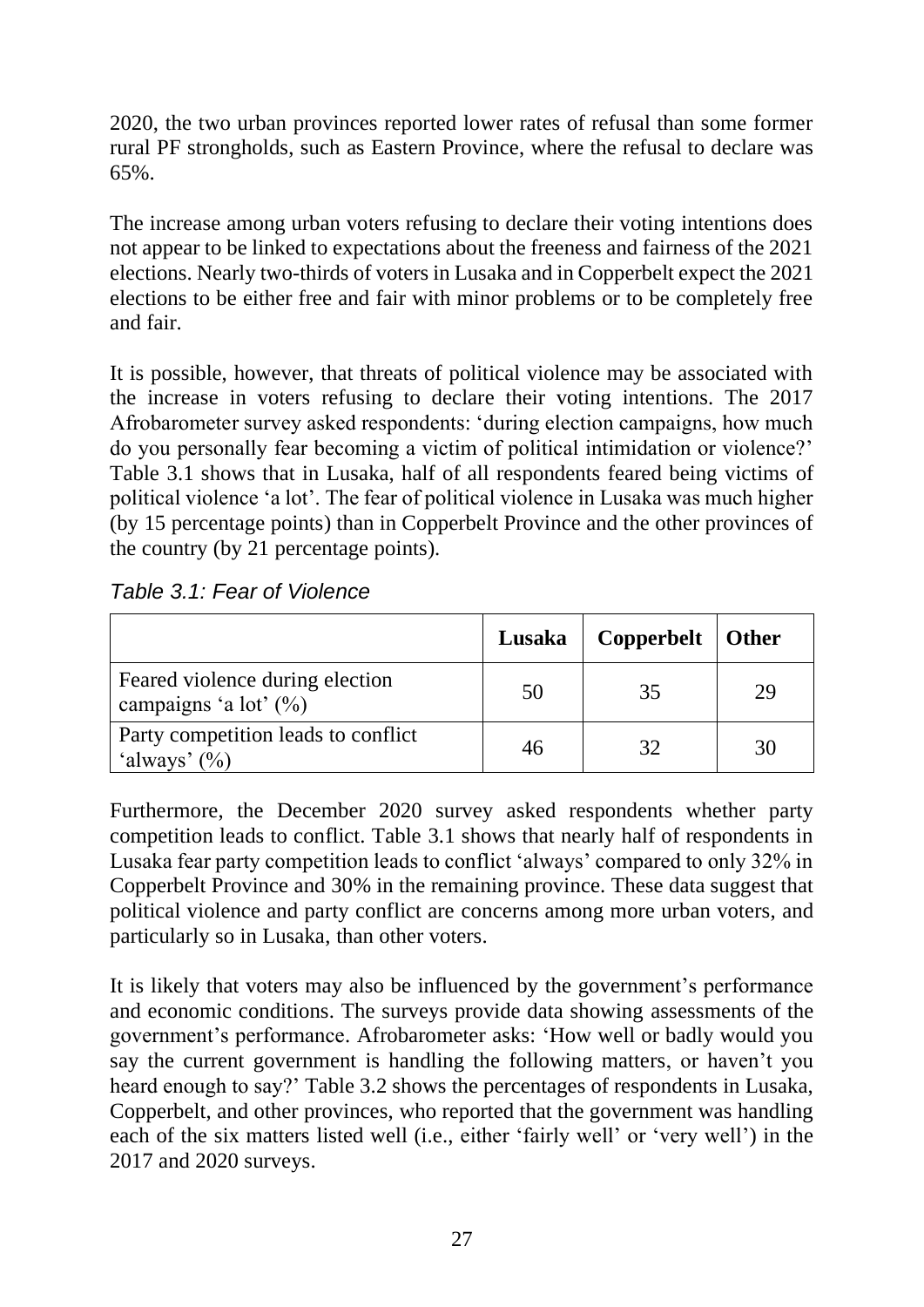The data show that respondents in Lusaka and Copperbelt have very positive assessments of the government's performance in maintaining roads and bridges. The assessments also increased between 2017 and 2020. Yet, in the remaining predominantly rural provinces, only a third of respondents (35%) rated the government's performance in maintaining roads and bridges positively but these assessments had declined slightly in 2020.

| Performance in<br>managing                      | Lusaka<br>2017 | Lusaka<br>2020 | Copperbelt<br>2017 | Copperbelt<br>2020 | <b>Other</b><br>2017 | <b>Other</b><br>2020 |
|-------------------------------------------------|----------------|----------------|--------------------|--------------------|----------------------|----------------------|
| The economy $(\%)$                              | 40             | 18             | 36                 | 28                 | 33                   | 23                   |
| Prices $(\% )$                                  | 20             | 6              | 14                 | $\overline{4}$     | 18                   | 9                    |
| Job creation $(\%)$                             | 20             | 15             | 14                 | 12                 | 22                   | 15                   |
| Maintaining<br>roads and bridges<br>(% )        | 80             | 82             | 59                 | 76                 | 35                   | 29                   |
| Corruption in<br>government $(\%)$              | 27             | 16             | 20                 | 21                 | 24                   | 14                   |
| The reliable<br>provision of<br>electricity (%) | 71             | 36             | 65                 | 23                 | 28                   | 22                   |

*Table 3.2: Assessments of government performance*

It is clear from the data that there has been a drop amongst respondents in Lusaka and Copperbelt on various issues related to the government's economic performance. Amongst respondents in Lusaka, there was a 22 percentage point decline in positive evaluations of the government's handling of the economy but a much smaller decline in Copperbelt (8 percentage points) and in the other provinces (10 percentage points). While the majority of respondents in the two urban provinces believed the government was providing a reliable electricity supply well in 2017, these assessments had dropped by 35 percentage points in Lusaka and 42 percentage points in Copperbelt, by 2020. Amongst the rural provinces, assessments of the government's performance in providing reliable electric supply were always very low. The data also show that most respondents believe that the PF government was not performing well when it came to keeping prices stable. Only 4% of respondents in Copperbelt Province and 6% in Lusaka believe the government is performing well in keeping prices stable.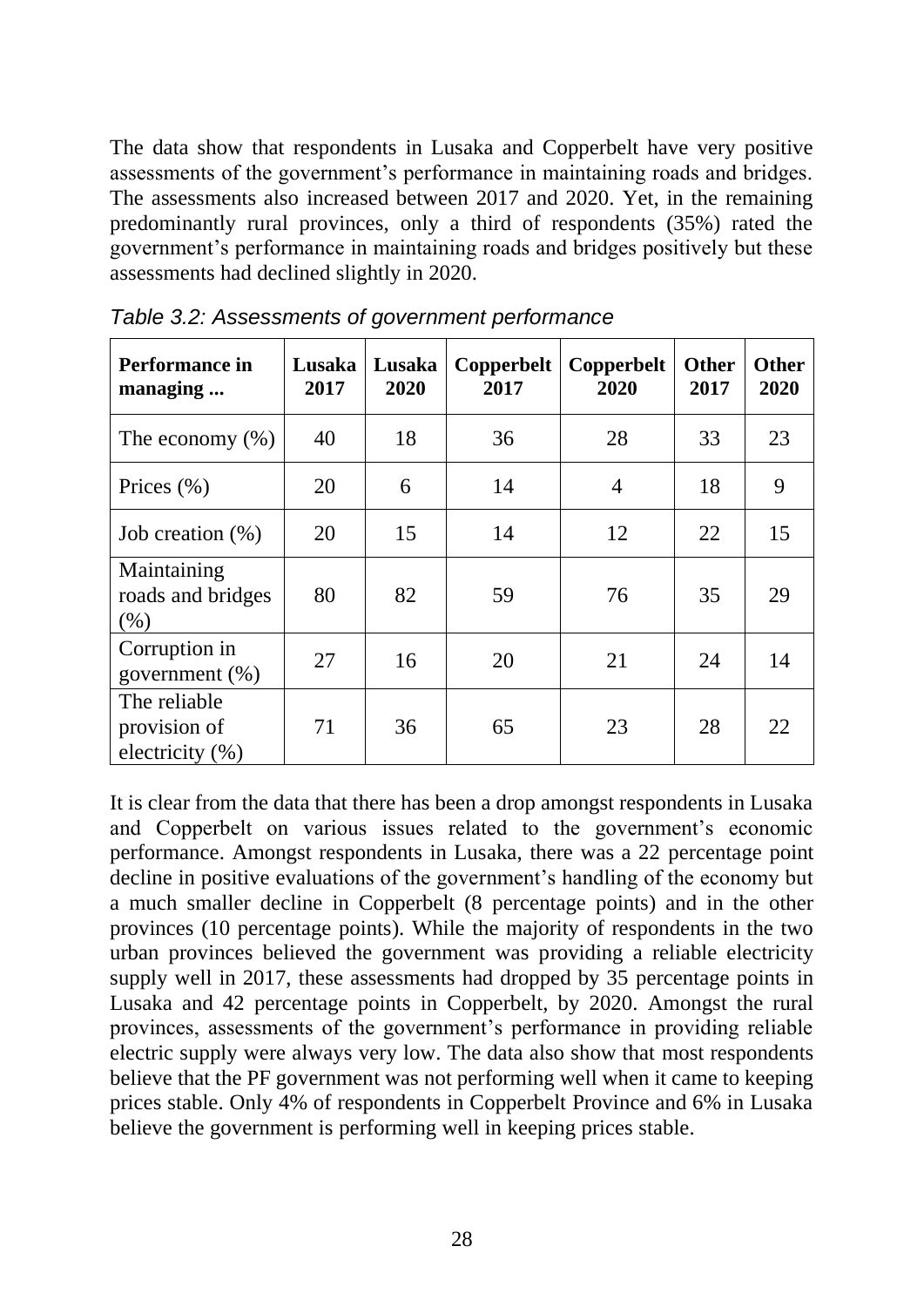The data in Table 3.2 suggest that between 2017 and 2020, Zambians in Lusaka and Copperbelt have become more disillusioned with the government's economic performance. Although respondents in other provinces were also generally dissatisfied with the government's economic performance in 2020, their assessments were already low in 2017. These data help to explain why declared support for the PF in urban areas has declined sharply between 2017 and 2020.

The 2017 and 2020 Afrobarometer surveys also provide data on how Zambians assess economic conditions. This section analyses three questions measuring attitudes amongst respondents in Lusaka and Copperbelt provinces, towards economic conditions. The first question focused on the present living conditions of respondents. Afrobarometer asks: 'In general how would you describe: Your own present living conditions?' Table 3.3 shows that respondents in Lusaka were slightly more positive in their evaluation of their present living conditions in 2017 (i.e., they described their conditions as 'fairly good' or 'very good') than respondents in Copperbelt Province. Yet, the evaluations of present living conditions dropped by 11 percentage points in Lusaka between 2017 and 2020 and by 7 percentage points in Copperbelt during the same period.

|                                                                             | Lusaka<br>2017 | Lusaka<br>2020 | Copperbelt<br>2017 | Copperbelt<br>2020 |
|-----------------------------------------------------------------------------|----------------|----------------|--------------------|--------------------|
| Respondent's present living<br>conditions are fairly or very<br>good (%)    | 43             | 32             | 39                 | 32                 |
| Zambia's economic condition<br>is better than 12 months ago<br>(%)          | 27             | 11             |                    | 12                 |
| Zambia's economic condition<br>will be better in 12 months'<br>time $(\% )$ | 39             | 36             | 29                 | 45                 |

*Table 3.3: Assessments of economic conditions*

The second question focused on Zambia's economic conditions compared to 12 months ago. Afrobarometer asks: 'Looking back, how do you rate economic conditions in this country compared to twelve months ago?' Table 3.3 reports the percentage of respondents in Lusaka and Copperbelt who believed that economic conditions were better (i.e., 'better' or 'much better') than 12 months ago in both 2017 and 2020. Respondents in Lusaka were more positive in their assessments of economic conditions of Zambia compared to 12 months before in 2017 than respondents in Copperbelt Province. The data show that by 2020, only 11% of respondents in Lusaka believed that Zambia's economic conditions were better or much better than 12 months earlier. This represented a 16 percentage point drop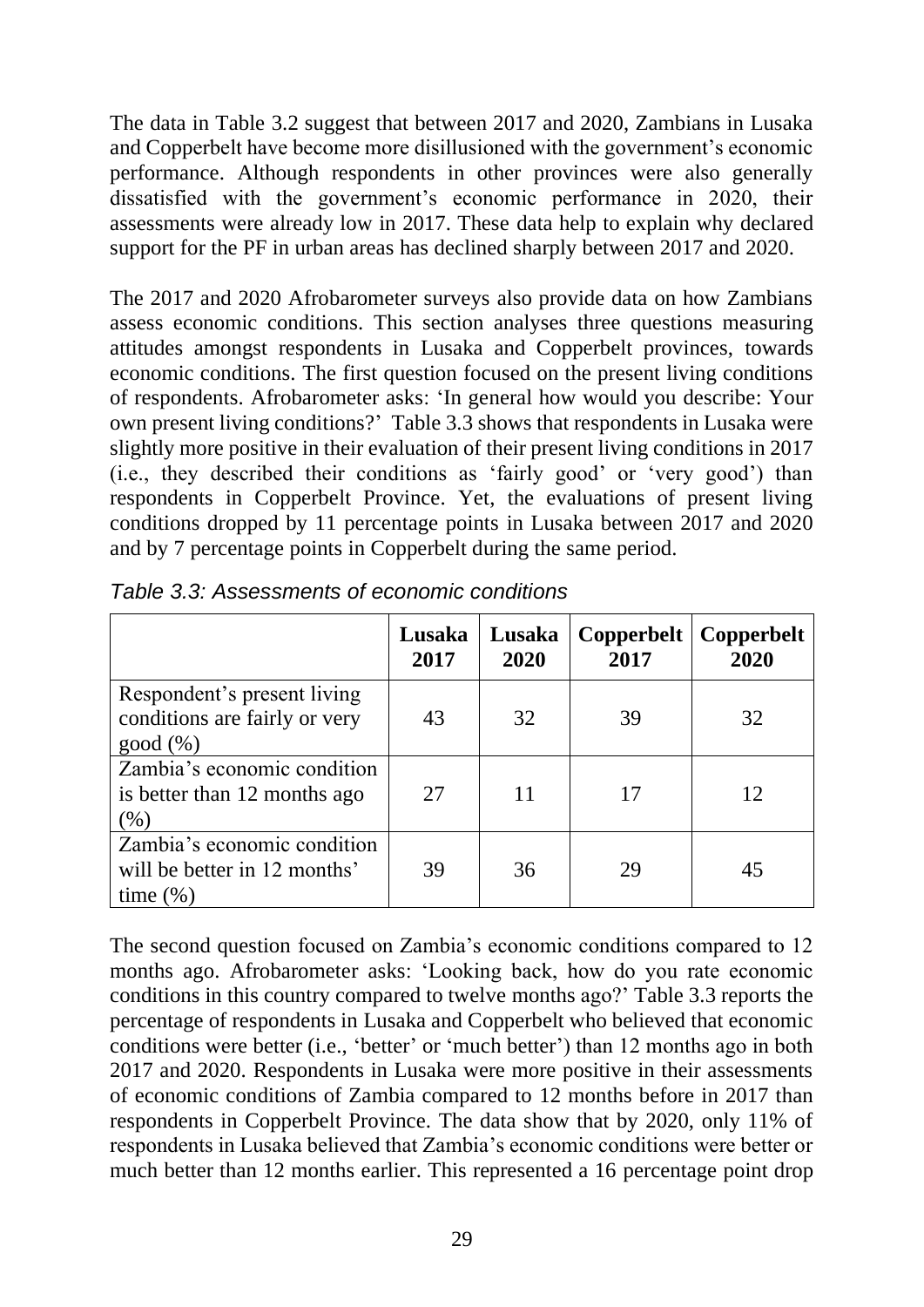from the 2017 levels. In Copperbelt Province, only 17% of respondents reported that economic conditions were better in 2017 than they were a year earlier. By 2020, these evaluations had dropped by 5 percentage points. The results also show that by 2020, respondents in Copperbelt Province were 1 percentage point more positive about economic conditions compared to respondents in Lusaka. The results further demonstrate that respondents in Lusaka experienced a much sharper decline in their economic conditions between 2017 and 2020.

The third question asked about economic conditions in 12 months' time. Afrobarometer asks: 'Looking ahead, do you expect economic conditions in this country to be better or worse in twelve months' time?' Table 3.3 shows that in 2017, the proportion of respondents in Lusaka who believed that economic conditions would be better in 12 months' time was 10 percentage points higher than the proportion of Copperbelt respondents who had similar assessments. However, by 2020, more Copperbelt respondents were optimistic about Zambia's conditions in 12 months' time than Lusaka respondents. Nearly half of Copperbelt respondents (45%) were confident that economic conditions would be better in 12 months' time compared to only 36% in Lusaka. The differences in assessments about the country's future economic conditions in the two provinces help to explain why support for PF appears to be relatively stronger in Copperbelt and Lusaka. It also helps to explain why support for UPND has grown marginally in Lusaka but remained relatively the same in Copperbelt. It is possible that the PF may have done better at addressing the concerns of voters on the Copperbelt – who are more dependent on the mining sector – than they have been at addressing concerns of voters in Lusaka.

To examine factors that may have contributed to the decline in support for PF in urban areas, we now consider whether undeclared voters in the 2020 Afrobarometer survey are similar or different to declared PF or UPND voters.

#### **3.2 Are undeclared voters in Lusaka and Copperbelt similar or different to PF and UPND voters?**

This section used the 2020 Afrobarometer survey to determine what proportion of urban voters (i.e., in Lusaka and Copperbelt) agreed with four statements asking about the performance of the president, the government's handling of the economy, trust in the ruling party, and trust in the opposition. Table 3.4 reports the proportion of voters who indicated that they would either vote for PF, UPND or did not declare, that agreed with each of the four statements, in the two provinces. Only 2% of respondents in Lusaka and Copperbelt indicated that they would vote for political parties other than PF and UPND. Given the negligible size of the 'Vote Other' category, the category is excluded in the analysis reported in Table 3.4.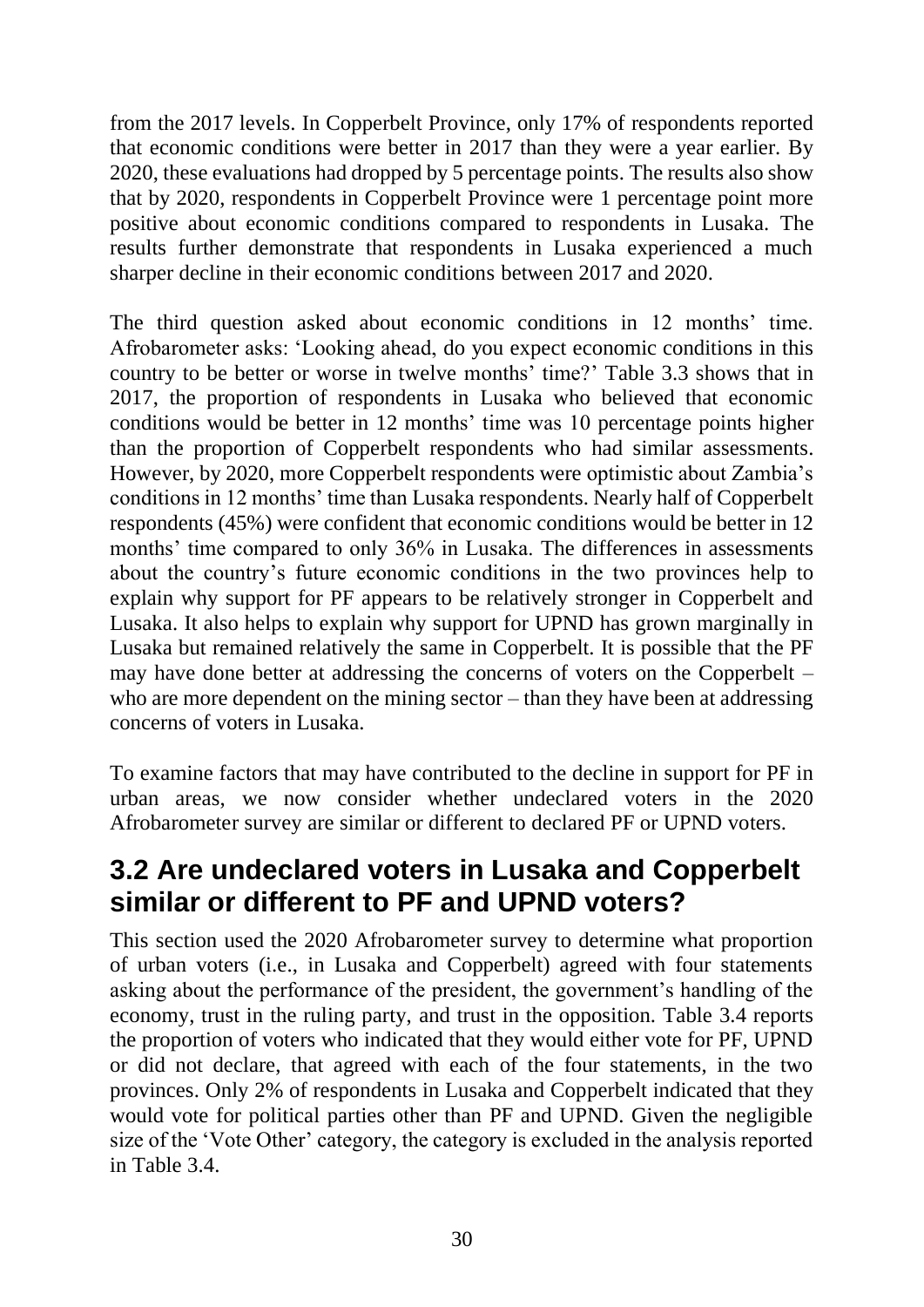|                                                 | <b>Vote PF</b> | <b>Vote UPND</b> | <b>Undeclared</b> |
|-------------------------------------------------|----------------|------------------|-------------------|
| Approve performance of the<br>president $(\% )$ | 74             | 27               | 52                |
| Government is handling the<br>economy well (%)  | 40             | 12               |                   |
| Trust the ruling party a lot $(\%)$             | 45             |                  | 24                |
| Trust the opposition a lot $(\%)$               |                | 22               |                   |

*Table 3.4: Urban PF, UPND, and Undeclared voters' attitudes* 

Among respondents in Lusaka and Copperbelt who indicated that they would vote PF, about three-quarters approved the performance of the president (i.e., they approve or strongly approve). Two-fifths of PF voters believe that the government was handling the economy well, while nearly half trust the ruling party a lot. Not surprisingly, less than one in five PF voters trusted opposition parties a lot. These results also show that the proportion of PF voters who had positive assessments of the government was higher than the proportions among both UPND and undeclared voters.

Table 3.4 also shows that among UPND voters, only 27% approved the performance of the president. UPND voters in Lusaka and Copperbelt were even more negative when it came to their evaluations of the government's handling of the economy, with only one in ten reporting that the government was handling the economy well. Further, only 5% of UPND voters reported that they trust the ruling party a lot. Yet only two in ten UPND voters trusted opposition parties a lot. Nonetheless, the proportion of UPND voters who trusted the opposition a lot was higher than the proportions of PF voters and undeclared voters who indicated that they trusted the opposition a lot.

This section is especially concerned with understanding how undeclared voters in Lusaka and Copperbelt compare to PF and UPND voters. Among undeclared voters, just over half (52%) approved the performance of President Lungu. While this proportion was twice as much the proportion of UPND voters who approve of the president's performance, it was 22% lower than the proportion of PF voters who approved of Lungu's performance. The proportion of undeclared voters who believe that the government is handling managing the economy well was 6% higher than the proportion of UPND voters, but 22% lower than that of PF voters. Regarding trust in the ruling party, the proportion of undeclared voters who trusted the PF a lot was 19% higher than the proportion of UPND voters and 21% lower than PF voters. Table 3.4 further shows that the proportion of undeclared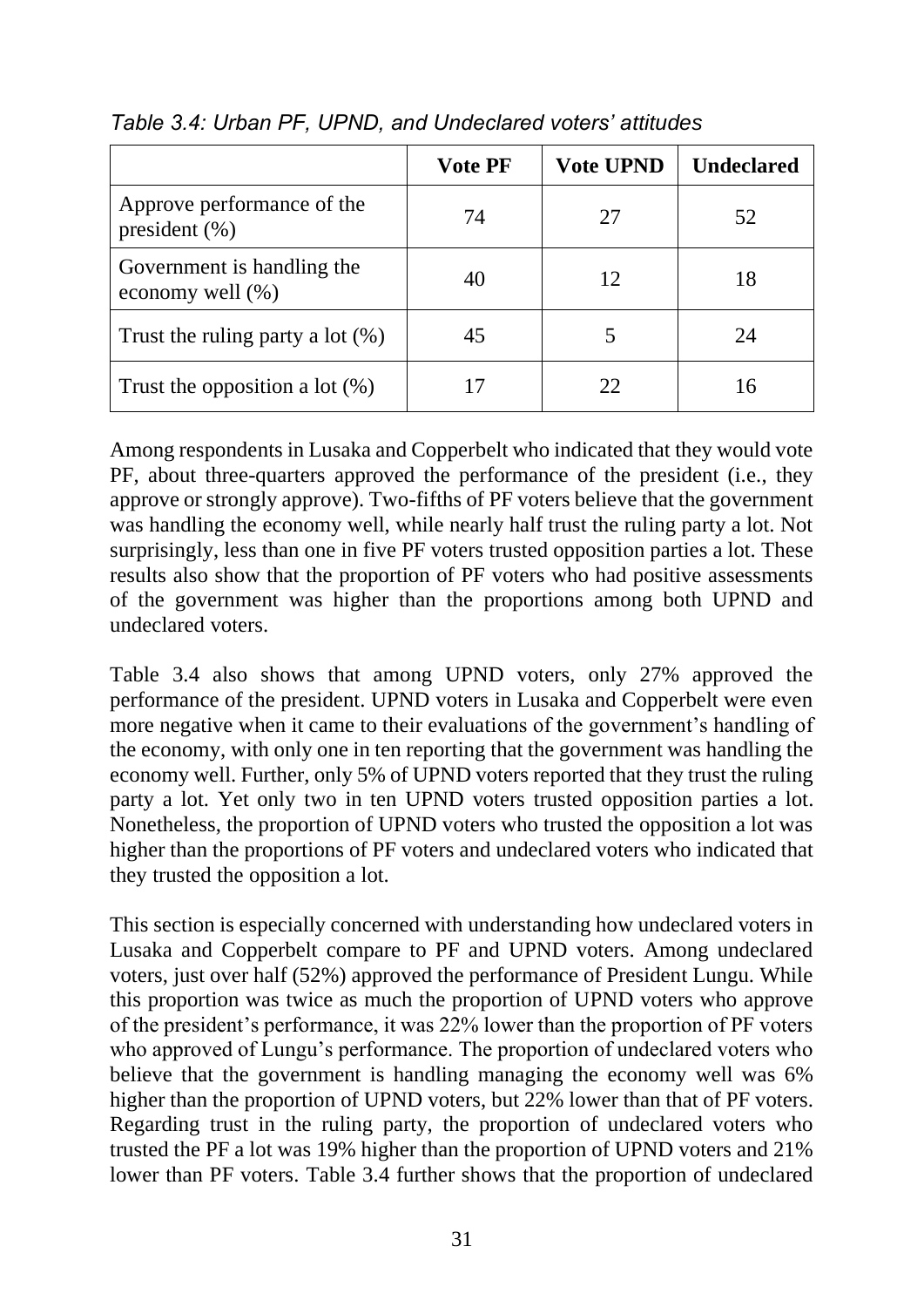voters in Lusaka and Copperbelt who trusted the opposition a lot was lower by eight percentage points than the proportion that trusted the ruling party a lot.

While these data do not provide a clear picture of who undeclared voters may vote for in the 2021 presidential election, they suggest that undeclared voters were more positive than UPND voters in their assessments of the president's performance, the government's handling of the economy, and trust in the ruling party. At the same time, undeclared voters appeared to be much less positive in their evaluations than PF voters. These data also suggest that undeclared voters in Lusaka and Copperbelt are very likely not a homogenous group. Rather, undeclared voters appear to be comprised of at least two groups. One group includes PF supporters who are now disillusioned with the ruling party because of the poor performance of the economy but are not fully persuaded to vote for the opposition. The second group includes PF supporters who are also disillusioned with the ruling party's poor economic performance and are persuaded to vote for the opposition.

### **3.3 Conclusion to Part 3**

The results of the December 2020 Afrobarometer survey show that declared support for PF has reduced in the two predominantly urban provinces, Lusaka and Copperbelt. There has also been an increase in the proportion of voters not declaring their voting intentions which appears to be at the expense of the PF. At the same time, support for the UPND has grown marginally in Lusaka and remained stable in Copperbelt Province.

The decline in support for the ruling party appears to have been driven by its poor economic performance and a decline in the living conditions of Zambians. While the PF has performed well in maintaining roads and bridges, the survey results show that urban respondents believe that it has done very poorly at keeping prices stable, creating jobs, and handling corruption. In the 2016 presidential elections, the PF won the most votes in Lusaka and Copperbelt. The PF would have to win both provinces in the 2021 presidential elections to be certain of victory, in addition to retaining support in its rural strongholds. The 2020 Afrobarometer results suggest that support for PF is precarious in urban areas and the ruling party could face an uphill battle to retain urban voters, particularly in Lusaka. It is very likely that PF leaders are aware of their vulnerability in Lusaka, which could partly explain the increased likelihood of political party conflict in the province.

It is impossible to predict with certainty who undeclared voters will support in the 2021 presidential election. It is clear, however, that most Zambians in Lusaka and Copperbelt are dissatisfied with the PF's economic management. This also appears to be responsible for a decline in support for the ruling party, especially in Lusaka. Nevertheless, the data suggest that some undeclared voters could still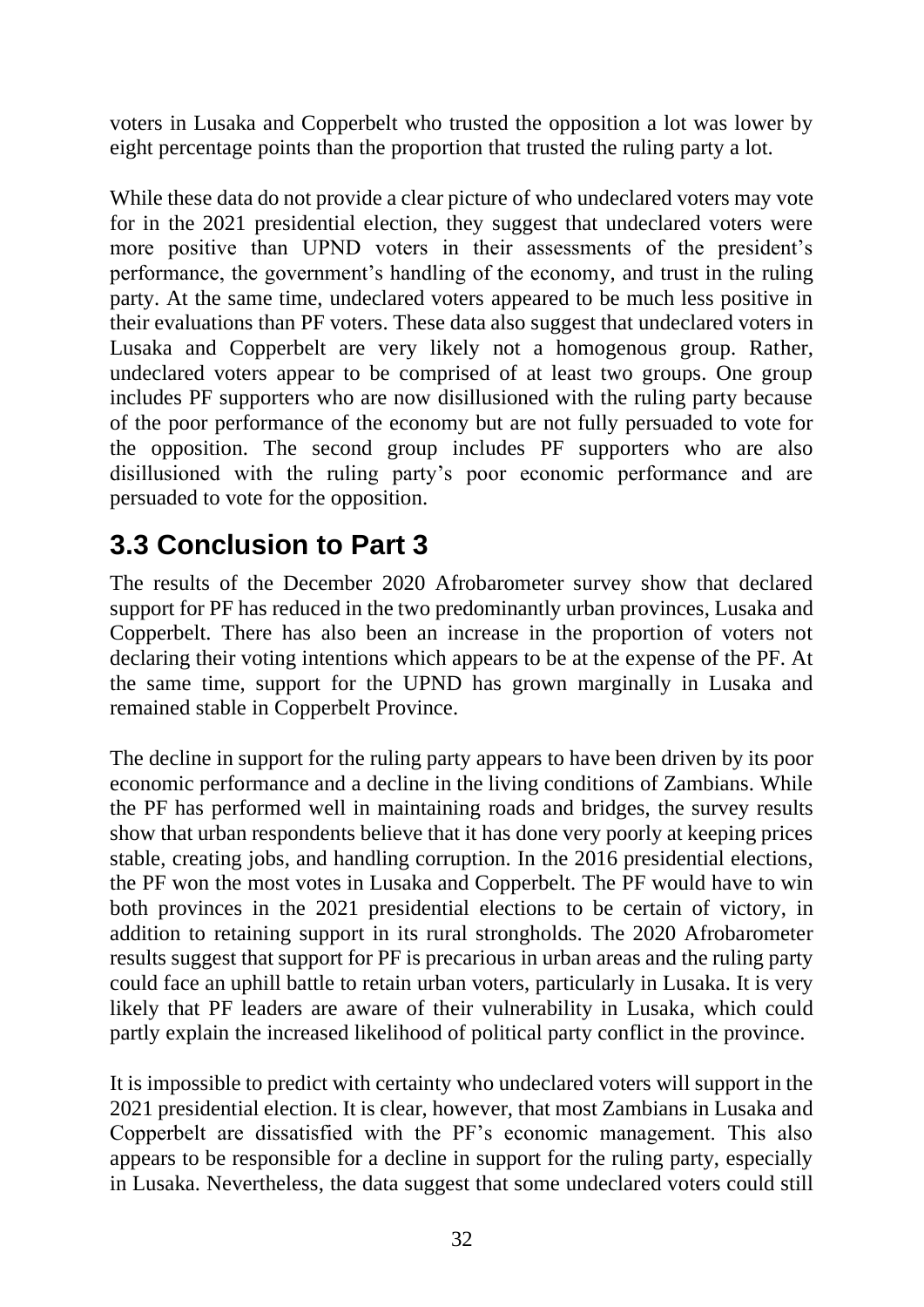vote PF while others will very likely vote for the UPND. Support for the UPND has certainly grown in Lusaka and remains stable in the Copperbelt Province but it remains to be seen if urban voters would swing to the UPND or if the PF would win the most votes in the two provinces, albeit with reduced margins.

## **Conclusion**

This Working Paper used data from the December 2020 Afrobarometer survey to examine patterns (and trends in comparison with previous surveys) in the partisan preferences of Zambian voters less than one year prior to the elections scheduled for August 2021. We showed that there was a marked increase in the proportion of voters refusing to declare their voting intentions, seemingly at the expense of support for the ruling PF. Much of the decline in declared support was linked to dissatisfaction with both the economy and the government's economic performance. The second section examined in detail the patterns and trends in the PF's rural strongholds i.e., Luapula, Northern, Muchinga and Eastern Provinces (or the LNME Provinces). The section showed that support for the PF softened moderately in Luapula and Northern Provinces and dramatically in Muchinga and Eastern Provinces. This decline was primarily driven by deteriorating economic conditions and dissatisfaction with the government's economic performance. The final section examined in detail the patterns and trends in the two urban provinces – Lusaka and Copperbelt – which had been PF strongholds for several consecutive elections. In Lusaka, especially, support for the PF appears to have softened. Voters in Lusaka appear particularly anxious about security during the elections. They are also unhappy with economic trends under the PF government.

Survey data from nine months prior to the election cannot be regarded as a firm guide to the election results in August. There is always a small margin of error around the results when using survey data. More importantly, voters can change their minds during the election campaign itself. And, of course, incumbent governments are sometimes able to manipulate the election results in their favour.

In the case of the Afrobarometer survey in Zambia, a substantial proportion of respondents declined to declare their voting intention (although almost all of these voters said that they definitely or probably would vote). This Working Paper has examined these voters in order to assess whether they appear more similar to declared PF voters or declared opposition UPND voters. In Afrobarometer surveys it is not uncommon for supporters of the opposition to be reluctant to declare their support. In this Zambian case, most undeclared voters appear to share more of the critical sentiments of declared opposition voters than they do the attitudes of declared PF voters. Some of these undeclared voters – especially in the UPND's southern and western strongholds – may well be reluctant to admit their preferences, for fear of some kind of retribution. It is possible also that some